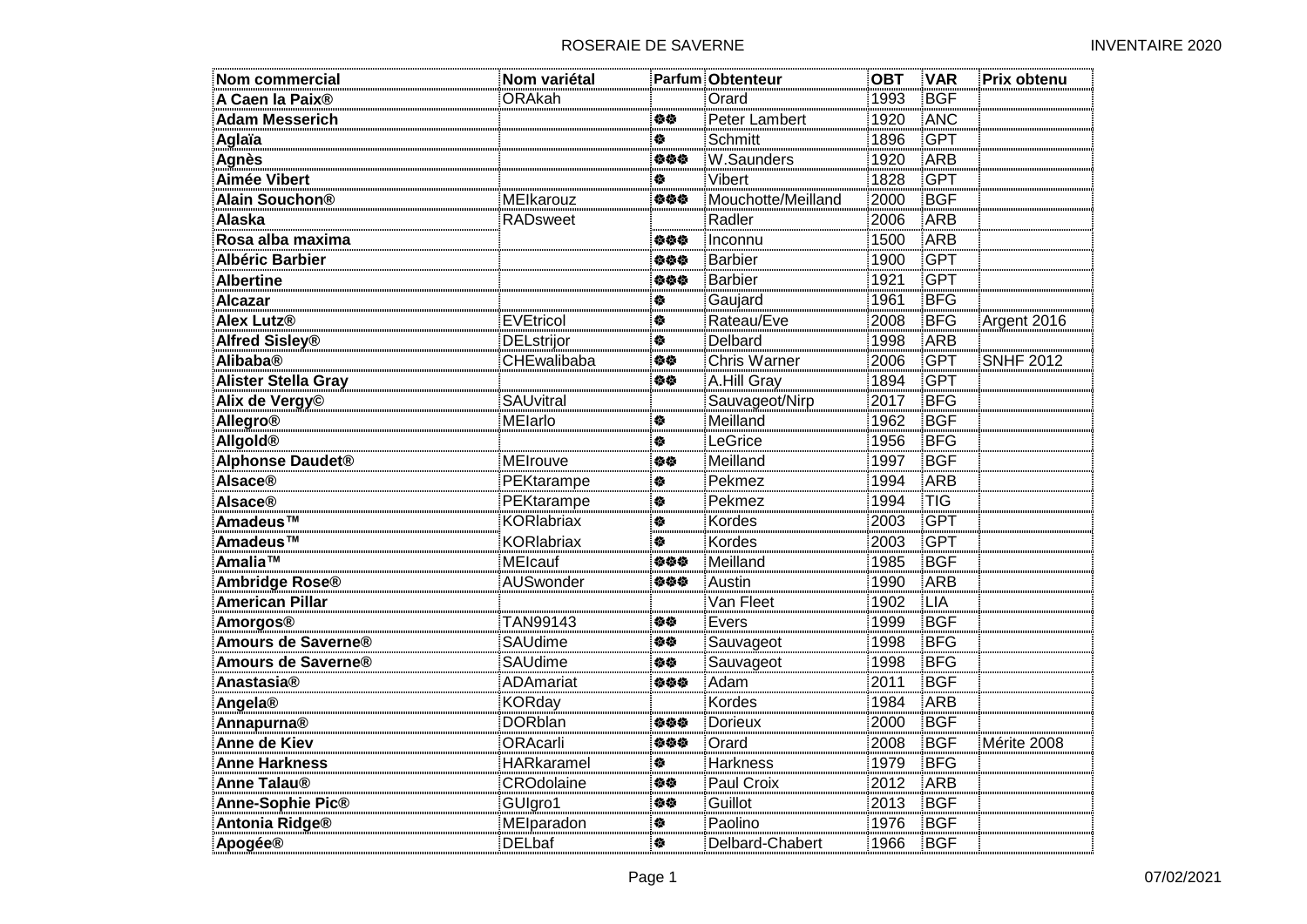| Nom commercial                  | Nom variétal     |     | <b>Parfum Obtenteur</b> | <b>OBT</b> | <b>VAR</b>             | Prix obtenu |
|---------------------------------|------------------|-----|-------------------------|------------|------------------------|-------------|
| <b>Apollo®</b>                  | ARMolo           | 检验  | Armstrong               | 1971       | <b>GPT</b>             |             |
| <b>Apricot Drift®</b>           | MEImirrote       | 橀   | Meilland                | 2009       | <b>ARB</b>             | Argent 2009 |
| <b>Aristide Briand</b>          |                  | 姿姿姿 | Penny                   | 1928       | <b>GPT</b>             |             |
| <b>Arthur Rimbaud®</b>          | MElhylvol        | 姿姿姿 | Meilland                | 2008       | <b>BGF</b>             |             |
| <b>Astral</b>                   |                  | 姿姿姿 | Paul Croix              | 1962       | <b>GPT</b>             |             |
| <b>Astronomia®</b>              | MElguimov        |     | Mouchotte/Meilland      | 2006       | ARB                    | Argent 2005 |
| <b>Atlantic<sup>®</sup></b>     | GAVal            | 傪   | Gaujard                 | 1959       | <b>BFG</b>             |             |
| <b>Atlantic<sup>®</sup></b>     | GAVal            | 傪   | Gaujard                 | 1959       | <b>BFG</b>             |             |
| <b>Atlas<sup>®</sup></b>        | <b>DELkort</b>   |     | Delbard                 | 1966       | <b>BGF</b>             |             |
| <b>Audace®</b>                  | <b>BUCbi</b>     | 姿姿姿 | <b>Buck</b>             | 1976       | <b>ARB</b>             |             |
| <b>Austriana®</b>               | TANanaistrua     |     | Evers/Tantau            | 1996       | <b>BFG</b>             |             |
| <b>Avalanche Rose®</b>          | <b>DELaval</b>   |     | Delbard                 | 1986       | <b>BFG</b>             |             |
| <b>Ayrchire Queen</b>           |                  |     | <b>Rivers</b>           | 1835       | <b>GPT</b>             |             |
| <b>Baby Baccarà</b>             | MElbyba          | ਣ   | Meilland                | 1965       | <b>MINI</b>            |             |
| <b>Baby Faurax</b>              |                  | 检   | Léonard Lille           | 1924       | MINI                   |             |
| <b>Bagatelle</b>                |                  |     | Soupert & Notting       | 1909       | <b>GPT</b>             |             |
| <b>Bardou Job</b>               |                  | 姿姿姿 | Nabonnand               | 1887       | ARB                    |             |
| Baronin Anna von Lüttwitz       |                  |     | L. Walter               | 1909       | <b>GPT</b>             |             |
| <b>Baronne de Maynard</b>       |                  | 傪   | F. Lacharme             | 1864       | <b>ANC</b>             |             |
| <b>Baronne Finaz</b>            |                  | 旋旋  | Gaujard                 | 1961       | <b>BGF</b>             |             |
| <b>Barricade</b>                |                  |     | Combe                   | 1971       | <b>GPT</b>             |             |
| <b>Beauty Star®</b>             | FRYstar          | 餋   | Fryer                   | 1990       | <b>BGF</b>             |             |
| <b>Bella Rosa®</b>              | <b>KORwondis</b> | ਣ   | Kordes                  | 1981       | <b>BFG</b>             |             |
| <b>Belle de Calais®</b>         | <b>MASbelcal</b> | 姿姿姿 | D. Massad               | 2017       | ARB                    |             |
| Belle de Clermont <sup>®</sup>  | EVEand           | 姿姿  | André Eve               | 2009       | <b>BFG</b>             |             |
| <b>Belle de Londres®</b>        |                  | 姿姿姿 | Harkness                | 1972       | <b>GPT</b>             |             |
| Belle du Seigneur®              | DELocabri        |     | Delbard                 | 1993       | <b>BGF</b>             |             |
| <b>Belle Strasbourgeoise</b>    | <b>TANfi</b>     |     | M. Tantau               | 1965       | <b>BGF</b>             |             |
| <b>Benjamin Britten</b>         | AUSencart        | 姿姿姿 | Austin                  | 2001       | ARB                    |             |
| <b>Berkeley</b>                 | <b>JACient</b>   | 姿姿姿 | Warriner                | 1988       | <b>BFG</b>             |             |
| <b>Berlingot</b>                | <b>DORmine</b>   | 姿姿姿 | <b>Dorieux</b>          | 2010       | <b>BFG</b>             | Parfum 2010 |
| <b>Bernadette Lafont®</b>       | SAUvachild       | 姿姿姿 | Sauvageot/Nirp          | 2004       | <b>BGF</b>             |             |
| <b>Besançon</b>                 |                  | 穆   | Sauvageot               | 1968       | <b>BGF</b>             |             |
| Betty Boop™                     | WEKplapic        | 姿姿  | Carruth                 | 1999       | <b>BFG</b>             |             |
| <b>Bicentenaire de Guillot®</b> | MASbigui         | ਣ   | D.Massad                | 2003       | <b>BFG</b>             |             |
| <b>Bienenweide® Rosa</b>        | RT11-659         |     | Tantau                  | 2018       | $\overline{\text{cs}}$ | Mérite 2019 |
| <b>Black Baccara®</b>           | MEIdebenne       |     | Mouchotte/Meilland      | 2000       | <b>BGF</b>             |             |
| <b>Blairii</b> n°2              |                  | 姿姿姿 | Blair                   | 1834       | <b>GPT</b>             |             |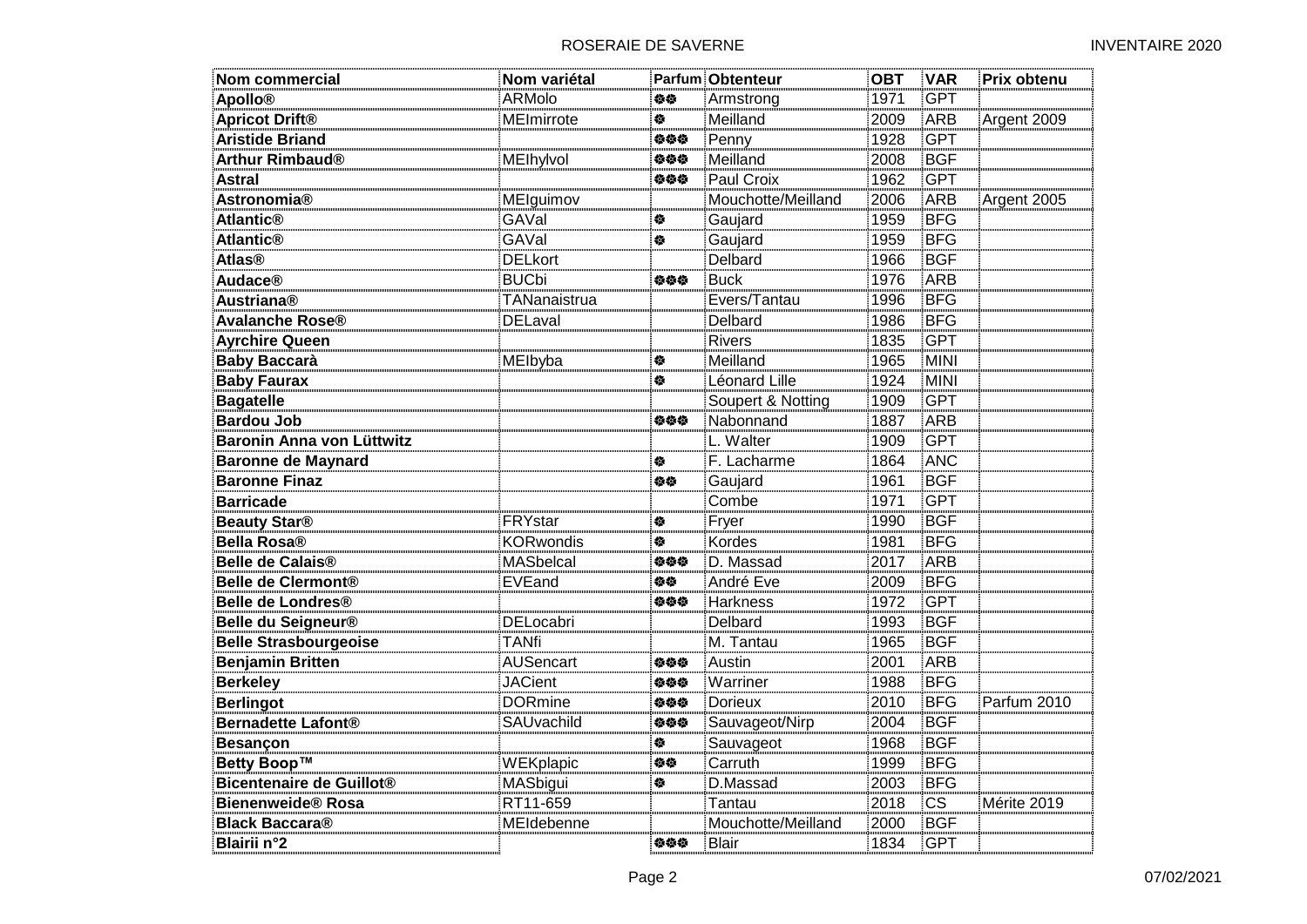| <b>Nom commercial</b>          | Nom variétal      |                             | <b>Parfum Obtenteur</b> | <b>OBT</b> | <b>VAR</b>             | Prix obtenu |
|--------------------------------|-------------------|-----------------------------|-------------------------|------------|------------------------|-------------|
| <b>Blanc Double de Coubert</b> |                   | 姿姿姿                         | Cochet-Cochet           | 1892       | ARB                    |             |
| <b>Blanche Cascade®</b>        | <b>DELboul</b>    | 餋                           | Delbard                 | 1999       | <b>BFG</b>             |             |
| <b>Blanche Moreau</b>          |                   | 绝位位                         | Moreau-Robert           | 1880       | ANC                    |             |
| <b>Blanche Neige®</b>          | <b>MACcarpe</b>   | 穆                           | McGredy                 | 1980       | <b>MINI</b>            |             |
| <b>Bloomfield Abundance</b>    |                   | 穆                           | G. C. Thomas            | 1920       | <b>BFG</b>             |             |
| <b>Blossom Time</b>            |                   | 姿姿姿                         | O'Neal                  | 1951       | <b>GPT</b>             |             |
| <b>Blue Eyes®</b>              | PEJbigeye         | 姿态                          | P. James                | 2009       | <b>BFG</b>             |             |
| <b>Blue Girl®</b>              | <b>SAUtari</b>    | 俊                           | Sauvageot/Nirp          | 2008       | <b>TIG</b>             |             |
| <b>Blush noisette</b>          |                   | 白德                          | Ph. Noisette            | 1814       | ANC                    |             |
| <b>Bobbie James</b>            |                   | 姿姿姿                         | Sunningdale Nursery     | 1961       | <b>LIA</b>             |             |
| <b>Bonica®</b>                 | MEIdomonac        |                             | Mouchotte/Meilland      | 1981       | <b>TIG</b>             |             |
| <b>Bonica®</b>                 | MEIdomonac        |                             | Mouchotte/Meilland      | 1981       | $\overline{\text{cs}}$ |             |
| <b>Bordure Abricot®</b>        | <b>DELbora</b>    |                             | Delbard                 | 2009       | <b>BFG</b>             |             |
| <b>Bordure Camaïeu®</b>        | DELcapo           |                             | Delbard                 | 2001       | <b>BFG</b>             |             |
| <b>Bordure Nacrée®</b>         | <b>DELcrouf</b>   |                             | Delbard                 | 1973       | MINI                   |             |
| <b>Bordure Rose®</b>           | <b>DELbara</b>    |                             | <b>Delbard</b>          | 1971       | <b>MINI</b>            |             |
| Bossa Nova™                    | POUloma           |                             | Olesen Poulsen          | 1983       | <b>BFG</b>             |             |
| <b>Bougainville</b>            |                   | 白德                          | P. Cochet père          | 1822       | <b>ANC</b>             |             |
| <b>Bouquet Parfait®</b>        | LENbofa           | $\mathcal{L}_{\mathcal{R}}$ | Lens                    | 1989       | <b>BFG</b>             |             |
| <b>Bourbon Queen</b>           | Queen of Bourbons | 参参参                         | Mauget                  | 1834       | ANC                    |             |
| <b>Bright Meilove®</b>         | MEIkacedal        |                             | Meilland                | 2013       | <b>BFG</b>             | Mérite 2014 |
| <b>Brigitte Bardot®</b>        | ORAcham           | 傪                           | Orard                   | 1994       | <b>BGF</b>             |             |
| <b>Broceliande®</b>            | <b>ADAterhuit</b> | 姿姿姿                         | Adam                    | 2000       | <b>BGF</b>             |             |
| <b>Brother Cadfael</b>         | AUSglobe          | 姿姿姿                         | Austin                  | 1990       | ARB                    |             |
| <b>Buff Beauty</b>             |                   | 姿姿姿                         | <b>Bentall</b>          | 1939       | ARB                    |             |
| Caïd                           | <b>DELsirp</b>    | 餋                           | Delforge                | 1971       | <b>BFG</b>             |             |
| <b>Calizia®</b>                | SEDana            | 穆                           | Noack                   | 2005       | <b>CS</b>              |             |
| <b>Calizia®</b>                | SEDana            | 穆                           | Noack                   | 2005       | <b>TIG</b>             |             |
| <b>Camelot</b>                 | TAN05372          | 姿态                          | Tantau                  | 2005       | <b>GPT</b>             |             |
| <b>Camille Pissaro®</b>        | <b>DELstricol</b> | 姿姿                          | <b>Delbard</b>          | 1996       | <b>BFG</b>             |             |
| Campanile®                     | <b>DELtrut</b>    | 伯位                          | Delbard-Chabert         | 1967       | <b>GPT</b>             |             |
| <b>Canasta</b>                 |                   | 旋旋                          | Gaujard                 | 1966       | <b>BGF</b>             |             |
| <b>Canicule®</b>               | TANmirsch         |                             | Evers                   | 1993       | $\overline{\text{cs}}$ |             |
| Canterbury®                    | <b>HARfable</b>   | 伯位                          | Harkness                | 1999       | <b>GPT</b>             |             |
| Cap Nord <sup>®</sup>          | <b>HARbloom</b>   | 餋                           | <b>Harkness</b>         | 1998       | <b>MINI</b>            |             |
| Carina                         | <b>MEIchim</b>    | 负负负                         | Meilland                | 1963       | <b>BGF</b>             |             |
| <b>Carl Nielsen</b>            | POUIht010         | 旋旋                          | Olesen Poulsen          | 1999       | <b>BGF</b>             | Argent 2011 |
| Carla                          |                   | 姿姿                          | De Ruiter               | 1963       | BGF                    |             |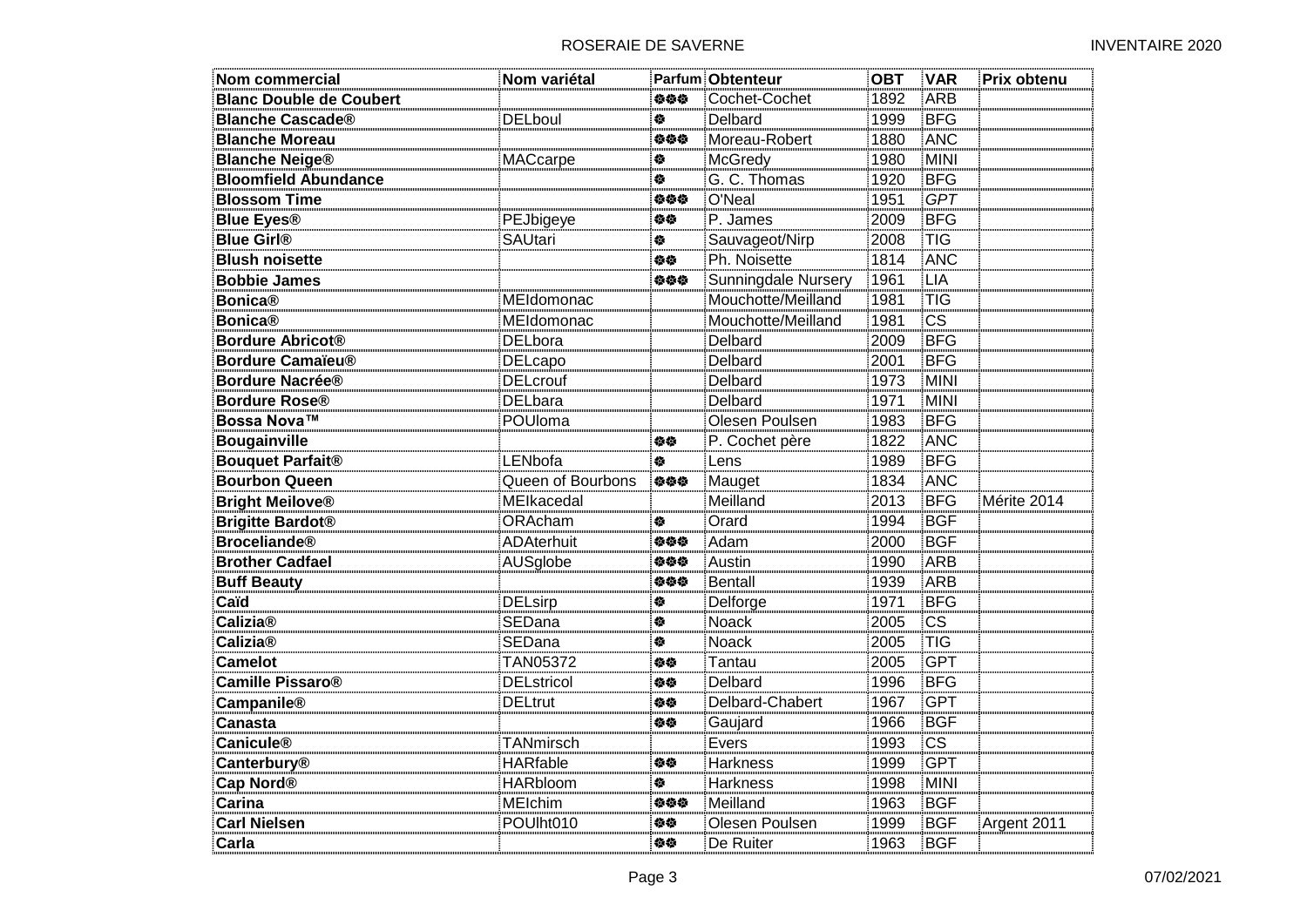| <b>Nom commercial</b>              | Nom variétal        |     | <b>Parfum Obtenteur</b> | <b>OBT</b> | <b>VAR</b> | Prix obtenu      |
|------------------------------------|---------------------|-----|-------------------------|------------|------------|------------------|
| <b>Carlita</b>                     | <b>KAMchim</b>      | 参   | Meilland                | 1972       | <b>BGF</b> |                  |
| Carmagnole®                        | <b>DELrobla</b>     |     | Delbard-Chabert         | 1990       | <b>BFG</b> |                  |
| Carole Bouquet <sup>®</sup>        | <b>ADAssili</b>     | 伯伯伯 | Adam                    | 2000       | <b>BGF</b> |                  |
| Carte d'Or <sup>®</sup>            | MEIdresia           |     | Meilland                | 2001       | <b>TIG</b> |                  |
| <b>Catherine Guillot</b>           |                     | 参   | J.B. A.Guillot fils     | 1860       | <b>ANC</b> |                  |
| <b>Catherine Laborde®</b>          | ADAelseize          | 姿姿姿 | Adam/Nirp               | 2006       | <b>BGF</b> |                  |
| <b>Cayenne®</b>                    | KO 07/2940-01       |     | Kordes                  | 2007       | <b>BFG</b> | Argent 2018      |
| <b>Cécile Brunner</b>              |                     |     | Vve Ducher              | 1881       | <b>BFG</b> |                  |
| Cécile Brunner CI                  |                     | 伯位  | Hosp                    | 1894       | <b>LIA</b> |                  |
| <b>Celina®</b>                     | <b>NOAsun</b>       |     | <b>Noack</b>            | 1997       | CS         |                  |
| <b>Celina®</b>                     | <b>NOAsun</b>       |     | <b>Noack</b>            | 1997       | <b>TIG</b> |                  |
| Centenaire de Lourdes Jaune®       | <b>DELjaune</b>     |     | Delbard                 | 2010       | <b>BFG</b> |                  |
| Centenaire de Lourdes Rouge®       | <b>DELfloro</b>     | 旋旋  | Delbard                 | 1985       | <b>BFG</b> |                  |
| Centenaire de Lourdes <sup>®</sup> | <b>DELge</b>        | 餋   | Chabert/Delbard         | 1958       | <b>BFG</b> |                  |
| <b>César®</b>                      | MEIsardan           | 橀   | Meilland                | 1994       | <b>GPT</b> |                  |
| <b>Champney's Pink Cluster</b>     |                     | 白德  | Champney                | 1802       | <b>GPT</b> |                  |
| <b>Chantal Thomass®</b>            | GUIchatho           | 姿姿姿 | Guillot                 | 2011       | <b>ARB</b> |                  |
| <b>Charles Aznavour®</b>           | MElbeausai          |     | Meilland                | 1988       | BFG        |                  |
| <b>Charles de Gaulle®</b>          | MEllanein           | 姿姿姿 | Meilland                | 1974       | <b>BGF</b> |                  |
| <b>Charlotte Wierel</b>            |                     |     | L. Walter               | 1926       | <b>BFG</b> |                  |
| <b>Chartreuse de Parme®</b>        | <b>DELviola</b>     | 绝位位 | Delbard                 | 1996       | ARB        | Or 2000          |
| Château d'Amboise®                 | <b>DELrouvel</b>    | 傪   | Delbard-Chabert         | 1988       | <b>BGF</b> |                  |
| Château de Beauregard®             | SAUgamu             | 傪   | Sauvageot               | 2000       | <b>BFG</b> |                  |
| Château de Chenonceau              |                     | ♦   | Gaujard                 | 1972       | <b>BGF</b> |                  |
| Château de Cheverny®               | DELjaupar           | 姿姿姿 | Delbard                 | 2014       | <b>GPT</b> | <b>SNHF 2017</b> |
| Château de Pupetières®             | FEL 06 004          | 姿姿姿 | François Félix          | 2015       | ARB        |                  |
| Château du Rivau <sup>®</sup>      | <b>EVErive</b>      |     | André Eve               | 2003       | LIA        |                  |
| <b>Chatillon Rose</b>              |                     | 伯伯伯 | A. Nonin & Fils         | 1923       | <b>BFG</b> |                  |
| <b>Cherry Bonica</b>               | MEIpeporia          |     | Alain Meilland          | 2012       | <b>BFG</b> |                  |
| <b>Cherry-Vanilla</b>              | ARMilla             | 姿姿姿 | Armstrong               | 1973       | <b>BGF</b> |                  |
| <b>Cheshire life</b>               |                     | 傪   | Fryer                   | 1972       | <b>BGF</b> |                  |
| Chiffonade®                        | <b>DORsere</b>      | 参   | <b>Dorieux</b>          | 2011       | <b>BFG</b> |                  |
| <b>Chris</b>                       | <b>KIRsan</b>       | 姿姿姿 | Kirkham                 | 1998       | GPT        |                  |
| <b>Christina Kuenzle®</b>          | <b>HUBar 2008.3</b> | 姿姿姿 | Huber                   | 2010       | <b>BGF</b> | Parfum 2011      |
| <b>Christophe Colomb®</b>          | MEIronssesar        | ♦   | Meilland                | 2001       | <b>GPT</b> |                  |
| <b>Claire Chazal®</b>              | ADAkinirca          | 参   | Adam                    | 2003       | <b>BGF</b> |                  |
| <b>Claude Monet®</b>               | <b>DELmovi</b>      | 姿姿姿 | Delbard                 | 2012       | <b>TIG</b> |                  |
| <b>Claudia Cardinale®</b>          | MAScatna            | 姿姿姿 | Massad                  | 1997       | <b>ARB</b> |                  |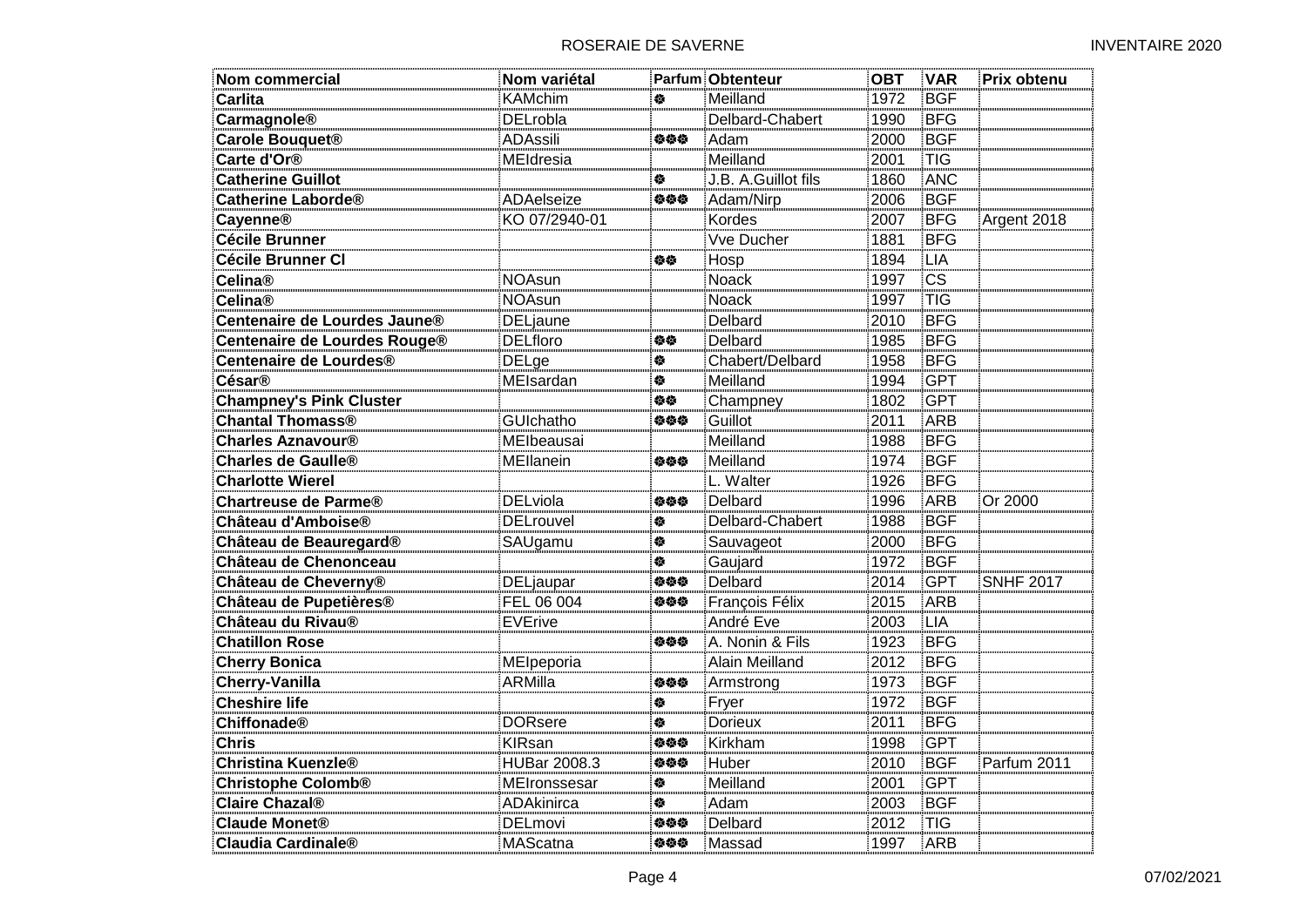| <b>Nom commercial</b>            | Nom variétal       |     | <b>Parfum Obtenteur</b> | <b>OBT</b> | <b>VAR</b>             | Prix obtenu |
|----------------------------------|--------------------|-----|-------------------------|------------|------------------------|-------------|
| Claus Dalby <sup>™</sup>         | POULht009          | 负负负 | Olesen/Poulsen          | 2006       | <b>BGF</b>             | Mérite 2015 |
| <b>Clothilde Soupert</b>         |                    | 参参参 | Soupert & Notting       | 1889       | <b>ANC</b>             |             |
| <b>Cocarde®</b>                  | SAUvamar           | 旋旋  | Sauvageot/Nirp          | 2002       | <b>BFG</b>             | Mérite 2007 |
| <b>Cœur d'Amour</b>              | <b>DICam</b>       | 姿姿姿 | <b>Dickson</b>          | 1965       | <b>BGF</b>             |             |
| <b>Colette®</b>                  | <b>MEIroupis</b>   | 姿姿姿 | Meilland                | 1994       | <b>GPT</b>             |             |
| Colonia                          | MEllider           | 餋   | Meilland                | 1984       | <b>GPT</b>             |             |
| Colorama                         | MEIrigalu          | 姿姿  | Meilland                | 1967       | <b>BGF</b>             |             |
| Compostellle®                    | <b>HARkover</b>    | 负负负 | <b>Harkness</b>         | 1979       | <b>BFG</b>             |             |
| <b>Comte de Chambord</b>         |                    | 姿姿  | Robert et Moreau        | 1858       | <b>ANC</b>             |             |
| <b>Comte de Falloux</b>          |                    | 伯位  | Victor Trouillard       | 1863       | ANC                    |             |
| Comtesse de Provence®            | MElbacus           | 姿姿姿 | Meilland                | 2001       | <b>BGF</b>             |             |
| <b>Concerto®</b>                 | MElhaitoil         | 旋旋  | F.Meilland              | 1994       | <b>ARB</b>             |             |
| <b>Constance Spry®</b>           | <b>AUSfirst</b>    | ₩   | Austin                  | 1961       | <b>BGF</b>             |             |
| Corrida®                         | SAUmanred          | 傪   | Sauvageot/Nirp          | 1995       | <b>BGF</b>             |             |
| <b>Coup de Foudre</b>            |                    |     | Hemeray-Aubert          | 1956       | <b>BFG</b>             |             |
| <b>Crazy Fashion®</b>            | NIRpcrazy          | 负负负 | Nirp                    | 2003       | <b>BGF</b>             |             |
| Crème Chantilly <sup>®</sup>     | MEIradena          |     | Radler/Meilland         | 2007       | ARB                    | Or 2013     |
| <b>Critérion</b>                 |                    | 旋旋  | <b>DeRuiter</b>         | 1966       | <b>BGF</b>             |             |
| <b>Crocus Rose</b>               | AUSquest           | 修修  | Austin                  | 2000       | ARB                    |             |
| <b>Croix Blanche</b>             |                    | ₩   | Paul Croix              | 1982       | <b>BGF</b>             |             |
| Croix d'Or                       |                    | 伯位  | Paul Croix              | 1985       | <b>GPT</b>             |             |
| <b>Crown Princess Margareta®</b> | <b>AUSwinter</b>   | 伯伯伯 | Austin                  | 1991       | ARB                    |             |
| <b>Crystal Palace®</b>           | <b>POUIrek</b>     | 修修  | Olesen Poulsen          | 1989       | <b>MINI</b>            |             |
| Cuisse de Nymphe émue            |                    | 伯位  | Dumont                  | 1802       | <b>ARB</b>             |             |
| <b>Cumbaya®</b>                  | <b>MEIzabo</b>     |     | Meilland                | 1998       | $\overline{\text{cs}}$ |             |
| <b>Cumberland</b>                | <b>HARnext</b>     | 傪   | <b>Harkness</b>         | 2007       | <b>GPT</b>             |             |
| Dance of Joy 95                  | SAUdero            |     | Sauvageot               | 1995       | <b>BFG</b>             |             |
| Daniel Gélin <sup>®</sup>        | <b>HARquince</b>   |     | <b>Harkness</b>         | 1986       | <b>BFG</b>             |             |
| Danse des Sylphes                | <b>MALcair</b>     |     | Mallerin                | 1959       | <b>GPT</b>             |             |
| Danse du Feu                     | <b>MADa</b>        | 餋   | Mallerin                | 1953       | <b>GPT</b>             |             |
| Darcey Bussel <sup>®</sup>       | AUSdecorum         | 修修  | Austin                  | 2005       | ARB                    |             |
| <b>Deborah®</b>                  | MEInoiral          |     | Meilland                | 1989       | ARB                    |             |
| Dee Dee Bridgewater®             | MEltandar          | 伯位  | Meilland                | 2003       | <b>GPT</b>             |             |
| <b>Délia®</b>                    | <b>MASdeli</b>     | 修修  | Massad                  | 1998       | ARB                    |             |
| Denise Grey <sup>®</sup>         | <b>MEIxetal</b>    | 餋   | Meilland                | 1988       | ARB                    |             |
| <b>Desdemona</b>                 | <b>AUSkindling</b> | 姿姿姿 | Austin                  | 2015       | <b>ARB</b>             |             |
| <b>Désirée®</b>                  |                    | 旋旋  | Tantau                  | 2017       | <b>BFG</b>             |             |
| <b>Diablotin®</b>                | <b>DELpo</b>       |     | Delbard-Chabert         | 1961       | <b>BFG</b>             |             |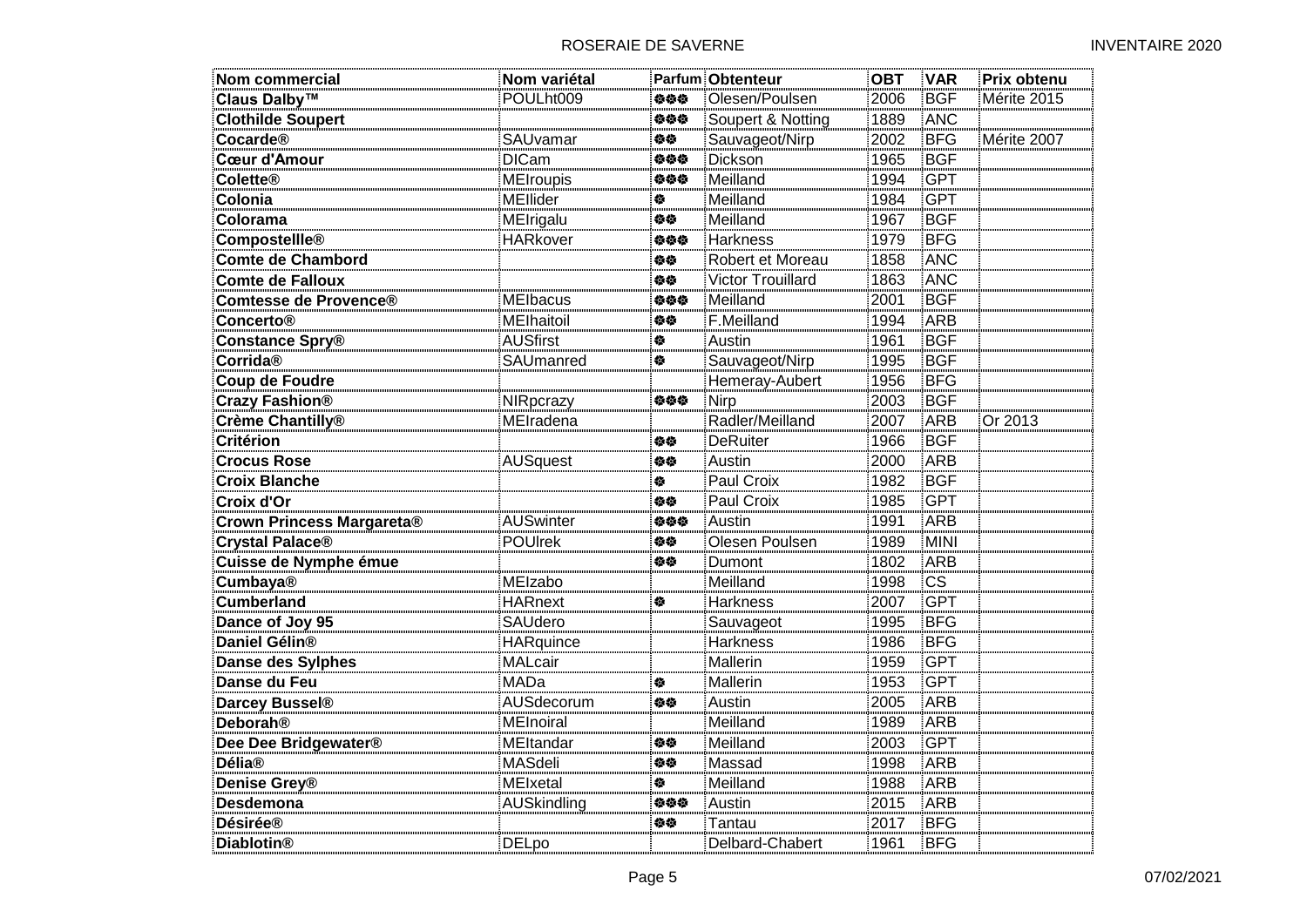| <b>Nom commercial</b>             | Nom variétal     |     | Parfum Obtenteur       | <b>OBT</b> | <b>VAR</b>  | Prix obtenu      |
|-----------------------------------|------------------|-----|------------------------|------------|-------------|------------------|
| <b>Divine</b>                     |                  |     | Delbard                | 1964       | <b>BGF</b>  |                  |
| Django Reinhardt <sup>®</sup>     | <b>BARolbcel</b> |     | René Barth             | 2014       | <b>BGF</b>  |                  |
| <b>Docteur Eckener</b>            |                  | 伯位  | Vincenz Berger         | 1928       | ARB         |                  |
| Docteur Watson®                   | <b>HARmanna</b>  | 修修  | <b>Harkness</b>        | 2007       | <b>BGF</b>  |                  |
| Dolce Vita®                       | <b>DELdal</b>    | 姿态  | Delbard                | 1971       | <b>BGF</b>  |                  |
| Dominique Loiseau®                | <b>DELolia</b>   | 修修  | Delbard                | 2003       | ARB         |                  |
| <b>Donatella®</b>                 | <b>MEIkerira</b> | 姿姿姿 | Meilland               | 2009       | <b>BGF</b>  |                  |
| Dora                              |                  |     | Gaujard                | 1975       | <b>BGF</b>  |                  |
| <b>Dorola®</b>                    | MACshana         |     | <b>McGredy</b>         | 1982       | <b>MINI</b> |                  |
| <b>Dorothy Perkins</b>            |                  | 傪   | J.&Perkins/E.A. Miller | 1901       | <b>GPT</b>  |                  |
| Double Delight <sup>®</sup>       | <b>ANDeli</b>    | 姿姿姿 | Swim                   | 1976       | <b>BGF</b>  | <b>WFRS 1985</b> |
| <b>Doux Parfum</b>                |                  | 姿姿姿 | McGredy                | 1967       | <b>BGF</b>  |                  |
| <b>Dronning Margrethe Palace®</b> | POUIskov         | 俊   | Olesen Poulsen         | 1991       | MINI        |                  |
| <b>Duchesse de Portland</b>       |                  | 姿姿姿 | Inconnu                | 1775       | <b>ANC</b>  |                  |
| Duchesse de Rohan                 |                  | 负负负 | Lévêque & fils         | 1847       | <b>ANC</b>  |                  |
| Duchesse de Savoie®               | LAPbel           |     | Laperrière             | 1988       | <b>BGF</b>  |                  |
| <b>Duftjuwel®</b>                 | <b>MEIdysouk</b> | 负负负 | Meilland               | 1940       | <b>BGF</b>  | Public2011       |
| <b>Eclipse</b>                    | SAUdora          | 俊   | Sauvageot/Nirp         | 1995       | <b>BFG</b>  |                  |
| Ecole de Barbizon®                | <b>DORepin</b>   |     | <b>Dorieux</b>         | 2002       | <b>GPT</b>  |                  |
| <b>Eddy Mitchell®</b>             | <b>MEIrysett</b> | 旋旋  | Meilland               | 2008       | <b>BGF</b>  |                  |
| Edgar Degas®                      | DELtrisang       |     | Delbard                | 1994       | ARB         |                  |
| Eléonore Cruse®                   |                  | 负负负 | Paul Croix             | 2007       | ARB         |                  |
| <b>Elina®</b>                     | <b>DICjana</b>   | 俊   | <b>C&amp;P Dickson</b> | 1984       | <b>BGF</b>  | <b>WFRS 2006</b> |
| Elisabeth Stuart <sup>®</sup>     | <b>MASelstu</b>  | 修修  | Massad                 | 2003       | <b>ARB</b>  |                  |
| <b>Elle®</b>                      | <b>MEIbderos</b> | 负负负 | Mouchotte/Meilland     | 1999       | <b>BGF</b>  |                  |
| Elodie Gossuin®                   | MASelgo          | 姿姿姿 | Massad                 | 2008       | <b>ARB</b>  |                  |
| <b>Emera®</b>                     | NOAtraum         |     | Noack                  | 1988       | <b>CS</b>   |                  |
| <b>Emera®</b>                     | <b>NOAtraum</b>  |     | <b>Noack</b>           | 1988       | <b>TIG</b>  |                  |
| Emeraude d'Or                     |                  |     | Delbard/Chabert        | 1965       | ARB         |                  |
| Emeraude d'Or                     |                  |     | Delbard/Chabert        | 1965       | ARB         |                  |
| <b>Emilien Guillot®</b>           | MASemgui         | 修修  | Massad                 | 1997       | <b>ARB</b>  |                  |
| <b>Empreinte®</b>                 | <b>DORfrag</b>   | 负负负 | <b>Dorieux</b>         | 2004       | <b>BGF</b>  | Parfum 2005      |
| England's Rose®                   | AUSlounge        | 姿姿姿 | Austin                 | 2010       | ARB         |                  |
| Epi d'Or                          | DELépi           | 俊   | Delbard                | 1981       | <b>BGF</b>  |                  |
| Eric Tabarly <sup>®</sup>         | MEldrason        | 负负负 | Meilland               | 2002       | <b>GPT</b>  |                  |
| <b>Erotika®</b>                   | <b>EROica</b>    | 姿姿姿 | Tantau                 | 1968       | <b>ARB</b>  |                  |
| <b>Escapade</b>                   | <b>HARpade</b>   | 姿姿姿 | <b>Harkness</b>        | 1967       | <b>ARB</b>  |                  |
| Eté Parfumé                       |                  | 姿姿姿 | McGredy                | 1974       | BGF         |                  |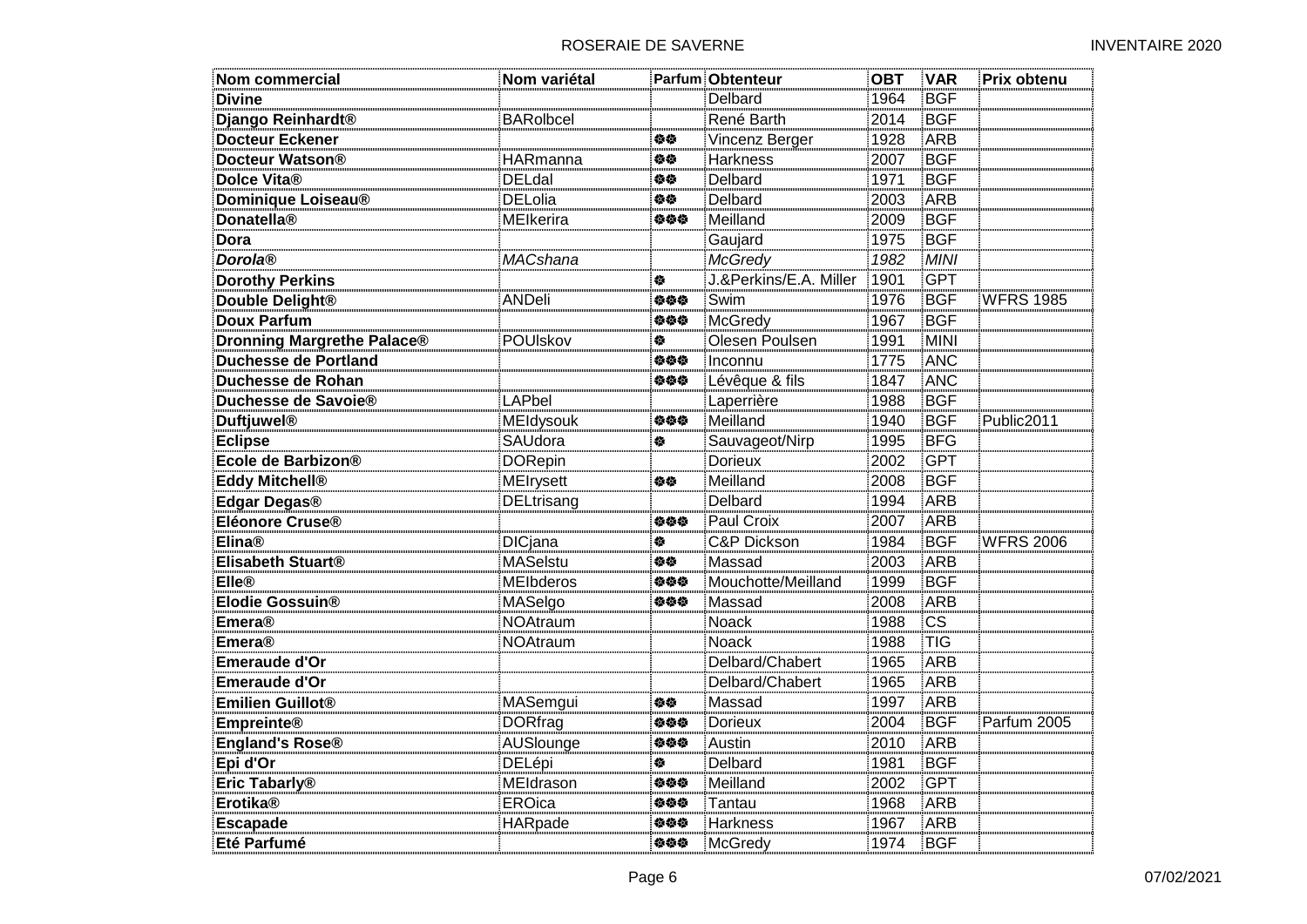| Nom commercial                | Nom variétal      |     | Parfum Obtenteur | <b>OBT</b> | <b>VAR</b> | Prix obtenu      |
|-------------------------------|-------------------|-----|------------------|------------|------------|------------------|
| <b>Etendard</b>               |                   | 姿姿姿 | Robichon         | 1956       | <b>GPT</b> |                  |
| <b>Ethel</b>                  |                   |     | Turner           | 1912       | <b>LIA</b> |                  |
| Étoile de Hollande            |                   | 伯伯伯 | Mathias Leenders | 1931       | <b>GPT</b> |                  |
| <b>Europeana®</b>             |                   | 姿姿  | De Ruiter        | 1963       | <b>BFG</b> |                  |
| <b>Eurorose</b>               | 97 AMÉ            | 穆   | Paul Croix       | 1997       | <b>GPT</b> | Or 1999          |
| <b>Eurosong®</b>              | LENoran           | 餋   | Lens             | 1984       | <b>BGF</b> |                  |
| Evelyne Dheliat <sup>®</sup>  | SAUvrima          | 姿姿姿 | Sauvageot/Nirp   | 2006       | <b>BGF</b> |                  |
| <b>Excellenz von Schubert</b> |                   | 姿姿姿 | Peter Lambert    | 1909       | <b>GPT</b> |                  |
| <b>Falstaff®</b>              | <b>AUSverse</b>   | 姿姿  | Austin           | 1999       | ARB        |                  |
| Fanny Ardant <sup>®</sup>     | ADArocona         | 姿姿  | Adam             | 2001       | <b>BGF</b> |                  |
| <b>Fantin-Latour</b>          |                   | 姿姿姿 | Ed.A.Bunyard     | 1938       | <b>ARB</b> |                  |
| Farandole®                    | MElaloro          |     | Meilland         | 1999       | <b>BFG</b> |                  |
| Fée de Bretagne               | 22                |     |                  |            |            |                  |
| Fée des Neiges                | <b>KORbin</b>     | 伯位  | Kordes           | 1958       | <b>BFG</b> | <b>WFRS 1983</b> |
| Fée des Neiges, Clg.          |                   | 傪   | Cant             | 1968       | <b>GPT</b> |                  |
| Feeling                       | MElsabeyla        | 修修  | Meilland         | 2010       | <b>BGF</b> |                  |
| Félicité et Perpétue          |                   | 餋   | Jacques          | 1827       | LIA        |                  |
| <b>Femme</b>                  | <b>DELvor</b>     | 穆   | <b>Delbard</b>   | 1970       | <b>BGF</b> |                  |
| Ferline®                      | LAPdarle          |     | Laperrière       | 1984       | <b>BGF</b> |                  |
| <b>Fernande Krier</b>         |                   | 穆   | L. Walter        | 1925       | <b>GPT</b> |                  |
| Fête des Mères                |                   | 泰   | Grootendorst     | 1949       | <b>ARB</b> |                  |
| Feu Baborg                    |                   |     | Inconnu          |            | <b>GPT</b> |                  |
| <b>Feu d'Artifice</b>         |                   | 参   | Mallerin         | 1935       | GPT        |                  |
| Fiona Gélin <sup>®</sup>      | MASfigel          | 姿姿姿 | Massad           | 2006       | <b>ARB</b> |                  |
| <b>Firmament</b>              |                   |     | Gaujard          | 1971       | <b>BGF</b> |                  |
| <b>First Red</b>              | PEKcoujenny       |     | Pekmez           | 1988       | <b>BGF</b> |                  |
| <b>Flash</b>                  | LENana            | 修修  | Lens             | 1984       | <b>ARB</b> |                  |
| Floradora                     |                   | 检   | Tantau           | 1944       | <b>BFG</b> |                  |
| Florence Arthaud <sup>®</sup> | <b>ADAnirchin</b> | 姿姿姿 | Adam             | 2004       | <b>BFG</b> |                  |
| <b>Folie'Flore</b>            | <b>BARmacreme</b> | 姿姿  | <b>Barth</b>     | 2017       | <b>BGF</b> |                  |
| <b>Fontainebleau®</b>         | <b>DELpous</b>    |     | Delbard-Chabert  | 1967       | <b>BGF</b> |                  |
| France Bleu®                  | ADAbuco           | 傪   | Adam             | 1998       | <b>TIG</b> |                  |
| France Info <sup>®</sup>      | <b>DELcril</b>    | 姿态  | Delbard          | 1987       | ARB        |                  |
| <b>France Libre®</b>          | DELjaunor         | 参   | Delbard          | 1981       | <b>BGF</b> |                  |
| <b>François Juranville</b>    |                   | 伯位  | <b>Barbier</b>   | 1906       | <b>GPT</b> |                  |
| <b>Frau Anna Pasquay</b>      |                   |     | L. Walter        | 1909       | <b>ANC</b> |                  |
| Frédéric Chopin               |                   | 旋旋  | Zyla             | 1990       | <b>BGF</b> |                  |
| Frédéric Mistral®             | MEltebros         | 参参参 | Meilland         | 1994       | <b>BGF</b> |                  |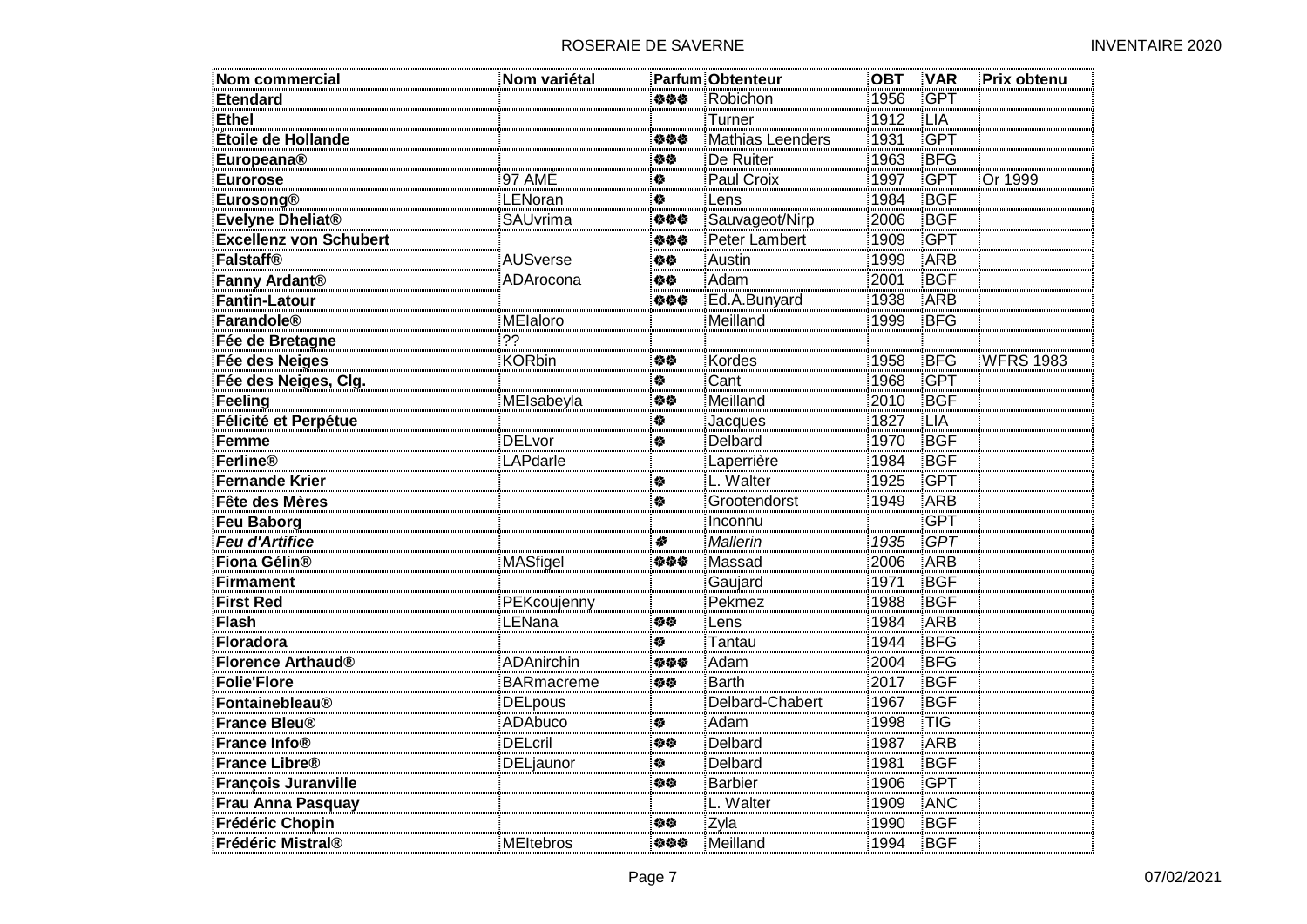| <b>Nom commercial</b>         | Nom variétal      |     | Parfum Obtenteur     | <b>OBT</b> | <b>VAR</b> | Prix obtenu      |
|-------------------------------|-------------------|-----|----------------------|------------|------------|------------------|
| <b>Friesia</b>                | <b>KORresia</b>   | 姿姿姿 | Kordes               | 1973       | <b>BFG</b> |                  |
| <b>Fulgurante</b>             |                   |     | Warriner             | 1976       | <b>BGF</b> |                  |
| <b>Galaxy®</b>                | MElhuterb         |     | Meilland             | 1995       | <b>BFG</b> |                  |
| Gamma                         | GAJ 651917        | 姿姿姿 | Gaujard              | 1972       | <b>BGF</b> |                  |
| <b>Garden Party</b>           | <b>KORmollis</b>  |     | Kordes               | 1998       | <b>BFG</b> |                  |
| <b>G'ardenne</b>              | FEL 11011         | 姿姿姿 | François Félix       | 2020       | ARB        |                  |
| Gartenfreund®                 | <b>KORhopico</b>  |     | Kordes               | 2001       | <b>BFG</b> | Argent 2014      |
| <b>Gartenspaß®</b>            | KORgohowa         | 傪   | Kordes               | 2009       | <b>BFG</b> | Mérite 2010      |
| <b>Gay Paris</b>              | <b>DELvre</b>     | 姿姿姿 | Delbard              | 1960       | <b>BGF</b> |                  |
| <b>Geheimrat Dr Mittweg</b>   |                   | 参   | Lambert              | 1909       | ARB        |                  |
| <b>Geheimrat Duisberg</b>     |                   | 俗称  | Kordes               | 1933       | <b>BGF</b> |                  |
| Général de Vaulgrenant        |                   |     | L. Walter            | 1926       | <b>BGF</b> |                  |
| Génération Jardin®            | DELrospal         | ♦   | Delbard              | 2007       | <b>BFG</b> | Argent 2007      |
| Geneviève Orsi®               | <b>JACacien</b>   | 姿姿姿 | Jackson/Perkins      | <b>INC</b> | <b>ARB</b> |                  |
| <b>Gentle Hermione</b>        | AUSrumba          | 姿姿姿 | Austin               | 2005       | ARB        |                  |
| Georges Denjean <sup>®</sup>  | MASgeden          | 姿姿姿 | Massad               | 2005       | ARB        |                  |
| Gerbe Rose                    |                   | 餋   | Fauque               | 1904       | <b>GPT</b> |                  |
| Gertrud Jekyll <sup>®</sup>   | <b>AUSbord</b>    | 姿姿姿 | Austin               | 1986       | <b>ARB</b> |                  |
| Ghislaine de Féligonde        |                   | 姿姿  | Turbat               | 1916       | <b>GPT</b> |                  |
| <b>Giliane®</b>               | SAUvami           | 餋   | Sauvageot            | 2004       | <b>BFG</b> | Or 2004          |
| <b>Glorious Babylon Eyes®</b> | INTereybabolg     |     | Sunflor              | 2018       | <b>BFG</b> |                  |
| Gold Cottage®                 | <b>DICentice</b>  | 伯位  | Dickson              | 2004       | ARB        |                  |
| Golden Border                 | <b>HAVobog</b>    | 旋旋  | Verschuren           | 1993       | <b>BFG</b> |                  |
| Golden Celebration™           | AUSgold           | 姿姿姿 | Austin               | 1992       | ARB        |                  |
| Golden Fashion®               | NIRpyelasif       | ♦   | Nirp                 | 2002       | <b>BGF</b> |                  |
| <b>Golden Gate</b>            | KORgolgat         | 伯位  | <b>Kordes</b>        | 1995       | <b>GPT</b> |                  |
| <b>Golden Lodge</b>           | CHEwyelram        | 伯位  | Christopher H.Warner | 2010       | <b>ARB</b> |                  |
| <b>Golden Wings</b>           |                   | 伯位  | R.E.Shepherd         | 1958       | ARB        |                  |
| Goldfassade                   |                   | 姿姿姿 | Karl Baum            | 1967       | <b>GPT</b> |                  |
| Grace <sup>®™</sup>           | <b>AUSkeppy</b>   | 姿姿姿 | Austin               | 2001       | <b>ARB</b> |                  |
| <b>Graham Thomas®</b>         | <b>AUSmas</b>     | 姿姿姿 | Austin               | 1983       | ARB        | <b>WFRS 2009</b> |
| Grain de Malice®              | CHEwsergeant      |     | <b>Chris Warner</b>  | 2014       | <b>BFG</b> | <b>SNHF 2019</b> |
| Grand Château <sup>®</sup>    | <b>TANelorack</b> | 白德  | Tantau               | 1988       | ARB        |                  |
| Grand Gala®                   | <b>MEIhap</b>     | 参   | Meilland             | 1954       | <b>BGF</b> |                  |
| Gråsten™                      | POULfeld          |     | Olesen Poulsen       | 1996       | ARB        |                  |
| Grimaldi <sup>®</sup>         | <b>DELstror</b>   | ♦   | Delbard              | 1990       | <b>ARB</b> |                  |
| <b>Grootendorst</b>           |                   |     | De Goey              | 1918       | ARB        |                  |
| <b>Grootendorst Supreme</b>   |                   |     | F.J.Grootendorst     | 1936       | <b>ARB</b> |                  |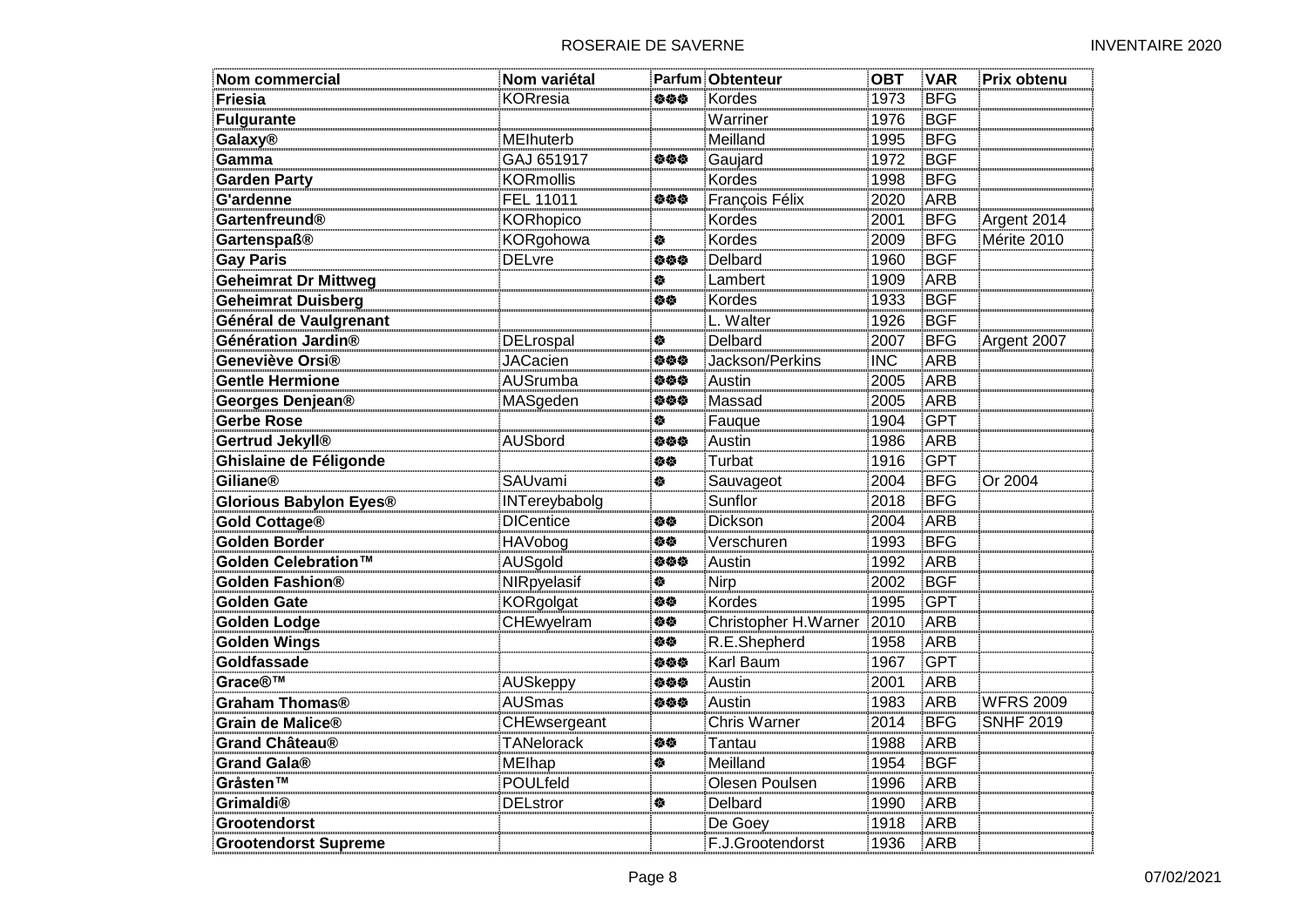| <b>Nom commercial</b>        | Nom variétal      |     | <b>Parfum Obtenteur</b> | <b>OBT</b> | <b>VAR</b>  | Prix obtenu |
|------------------------------|-------------------|-----|-------------------------|------------|-------------|-------------|
| Gruaud Larose <sup>®</sup>   | ADAsimagruaud     | 负负负 | Adam                    | 2014       | <b>BGF</b>  | Mérite 2017 |
| <b>Gruss an Zabern</b>       |                   | 参参参 | Lambert                 | 1904       | <b>GPT</b>  |             |
| <b>Guirlande d'Amour</b>     | LENalbi           | 姿姿姿 | Lens                    | 1993       | <b>GPT</b>  |             |
| <b>Guirlande fleurie</b>     | <b>ROBguir</b>    |     | Robichon                | 1968       | <b>LIA</b>  |             |
| <b>Guy Savoy®</b>            | <b>DELstrimen</b> |     | Delbard                 | 2001       | <b>ARB</b>  |             |
| Hacienda®                    | ORAdal            | 负负负 | Orard                   | 1998       | BGF         |             |
| <b>Hamlet®</b>               | <b>HARfervour</b> | 旋旋  | <b>Harkness</b>         | 2000       | <b>BFG</b>  |             |
| Heidelberg                   | <b>KORbe</b>      | 餋   | Kordes                  | 1959       | <b>GPT</b>  |             |
| Heideröslein                 |                   | 伯位  | Lambert                 | 1932       | <b>GPT</b>  |             |
| <b>Hello®</b>                | MEIkinba          |     | Meilland                | 2002       | <b>CS</b>   |             |
| Henri Matisse <sup>®</sup>   | <b>DELstrobla</b> | ♦   | Delbard                 | 1993       | <b>BFG</b>  |             |
| Heritage                     | <b>AUSblush</b>   | 姿姿姿 | Austin                  | 1984       | ARB         |             |
| <b>Hobby</b>                 |                   |     | Evers/Tantau            | 2001       | <b>MINI</b> | Argent 2008 |
| Hommage à Barbara®           | <b>DELchifrou</b> |     | Delbard                 | 1997       | <b>BFG</b>  |             |
| <b>Horticolor</b>            | LAPbal            |     | Laperrière              | 1989       | <b>BGF</b>  |             |
| <b>Hot Cacao</b>             | WEKpaltlez        | 伯位  | <b>Tom Carruth</b>      | 2002       | <b>BFG</b>  |             |
| Ida Klemm                    |                   |     | L. Walter               | 1906       | <b>GPT</b>  |             |
| lle de France                |                   | 修修  | Gaujard                 | 1940       | <b>BGF</b>  |             |
| <b>Illisca</b>               | LAPem             |     | Laperrière              | 1970       | <b>BGF</b>  |             |
| <b>Image d'Epinal</b>        |                   | 姿姿  | Paul Croix              | 1997       | <b>GPT</b>  |             |
| Imogen                       | <b>AUStritch</b>  |     | Austin                  | 2016       | ARB         |             |
| Impala®                      | KO 07/3175-01     | 旋旋  | Kordes                  | 2007       | <b>BGF</b>  | Mérite 2018 |
| Imperial Palace <sup>®</sup> | POUlchris         | ₩   | Olesen Poulsen          | 1988       | <b>MINI</b> |             |
| Indépendance du Luxembourg   |                   | 444 | Lens                    | 1990       | <b>BGF</b>  |             |
| <b>Ines Sastre®</b>          | MElteratol        |     | Meilland                | 2010       | <b>GPT</b>  |             |
| <b>Intervilles</b>           | <b>ROBinter</b>   |     | Robichon                | 1968       | <b>GPT</b>  |             |
| <b>Isabelle Autissier®</b>   | ADAsilthe         | 姿姿姿 | Adam                    | 1999       | <b>BGF</b>  |             |
| Isabelle de Reimpré®         | <b>GAU465</b>     | 修修  | <b>Aveline Gaujard</b>  | 2008       | <b>BGF</b>  |             |
| Jackie, Clg                  |                   | 餋   | Moore                   | 1957       | <b>GPT</b>  |             |
| <b>Jacques Cartier</b>       |                   | 修修  | Moreau-Robert           | 1868       | ANC         |             |
| Jacques Prévert®             | MEImouslin        | 参   | Meilland                | 1993       | <b>BGF</b>  |             |
| <b>Jean Brown</b>            |                   | 伯位  | Evans                   | 1930       | <b>BGF</b>  |             |
| Jean Cocteau <sup>®</sup>    | MEIkokan          | 姿态  | Meilland                | 2007       | <b>BFG</b>  |             |
| Jean de la Lune              | <b>DELbut</b>     | 餋   | Delbard-Chabert         | 1965       | <b>BFG</b>  |             |
| Jean Giono®                  | MEIrokoi          | 餋   | Meilland                | 1996       | <b>BGF</b>  |             |
| Jean Monet <sup>®</sup>      | PEKcram           | 餋   | Pekmez                  | 1992       | <b>BFG</b>  |             |
| Jean Piat <sup>®</sup>       | <b>ADAcorhuit</b> |     | Adam                    | 2003       | <b>BGF</b>  |             |
| <b>Jeanne Richert</b>        |                   | 傪   | L. Walter               | 1930       | <b>GPT</b>  |             |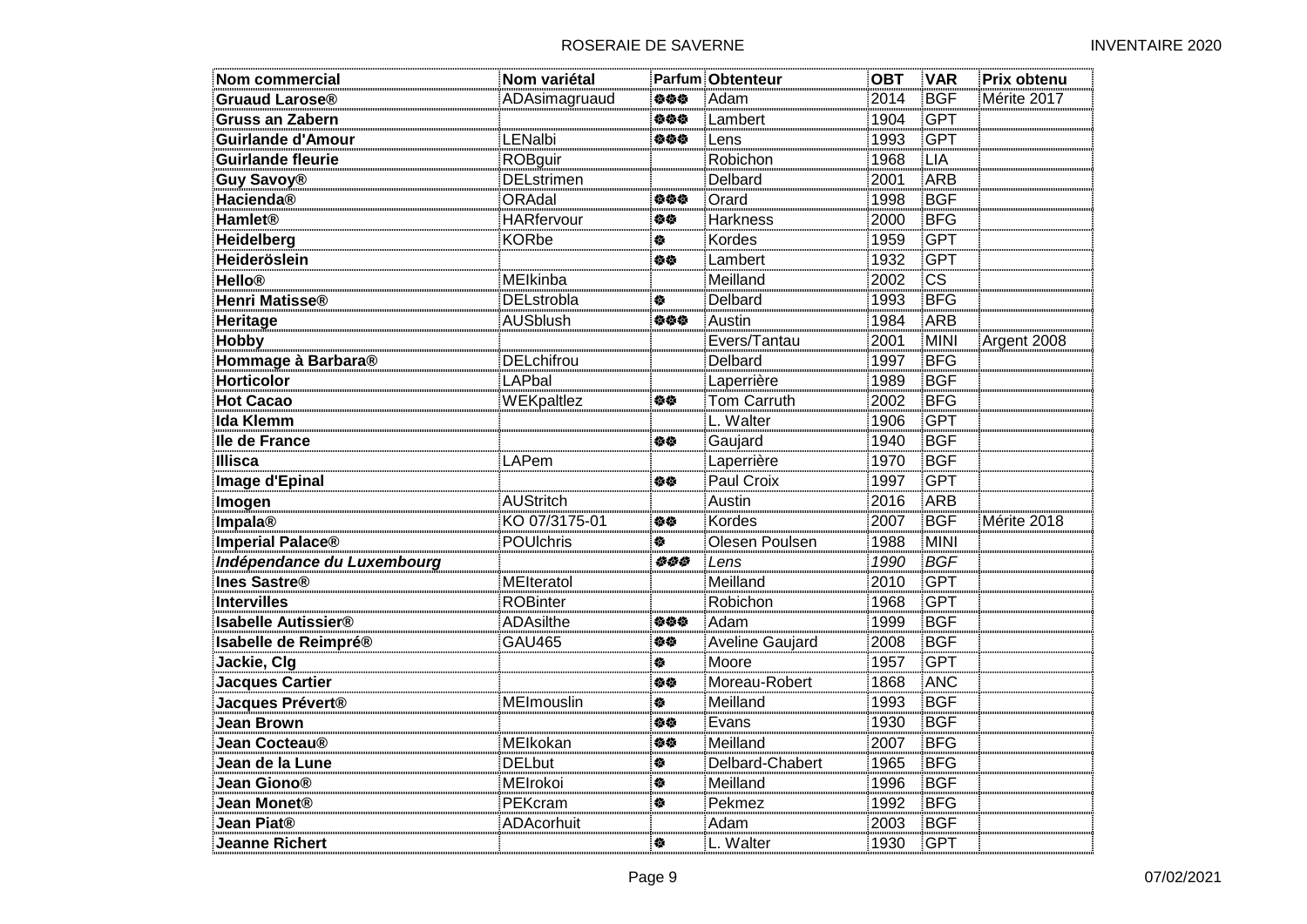| Nom commercial                | Nom variétal      |     | Parfum Obtenteur  | <b>OBT</b> | <b>VAR</b>             | Prix obtenu   |
|-------------------------------|-------------------|-----|-------------------|------------|------------------------|---------------|
| Jeremie Perfumella®           | MEljerem          | 姿姿姿 | Meilland          | 2006       | <b>BGF</b>             | Parfum 2006   |
| Jericho                       | <b>DORpech</b>    | 姿姿  | Dorieux           | 2014       | <b>BFG</b>             |               |
| <b>Jet Set®</b>               | LAPra             | 餋   | Laperrière        | 2005       | <b>BFG</b>             | Or 2006       |
| Joachim du Bellay®            | SAUcabou          | 穆   | Sauvageot/Nirp    | 2003       | <b>BFG</b>             |               |
| Johann Strauss®               | <b>MEIoffic</b>   | 穆   | Meilland          | 1994       | <b>BFG</b>             |               |
| <b>Jolie Comtoise</b>         |                   |     | Sauvageot         | 1970       | <b>BGF</b>             |               |
| Joseph Sauvageot®             |                   | 傪   | Sauvageot         | 1989       | <b>BGF</b>             |               |
| Joséphine Baker®              | <b>MEImaur</b>    | 傪   | Meilland          | 1973       | <b>BGF</b>             |               |
| Jouvancelle                   |                   |     | Gaujard           | 1969       | <b>BGF</b>             |               |
| Jubilé du Prince de Monaco®   | MEIsponge         | ¢   | Meilland          | 2000       | <b>BFG</b>             |               |
| Jubilé Laperrière 150 Ans®    | LAPjub            | ₩   | Robert Laperrière | 2014       | <b>BGF</b>             |               |
| Julia                         |                   |     | Pekmez            | 1991       | <b>BGF</b>             |               |
| <b>Julie Pietri®</b>          | EVElijar          | 餋   | Eve/Rateau        | 2018       | <b>BFG</b>             |               |
| Kabuki®                       | MEIgold           | 姿姿姿 | Meilland          | 1967       | <b>BGF</b>             |               |
| Kadora®                       | NOA83100b         |     | Noack             | 2005       | $\overline{\text{cs}}$ |               |
| Kalinka®                      | <b>MElhartfor</b> | 姿姿姿 | Meilland          | 1970       | <b>BFG</b>             |               |
| Karine Sauvageot <sup>®</sup> | SAUkar            |     | Sauvageot         | 1989       | <b>ARB</b>             |               |
| <b>Karl Herbst</b>            |                   | 姿姿姿 | Kordes            | 1950       | <b>BGF</b>             |               |
| <b>Keros</b>                  | HARpacific        | 旋旋  | Harkness          | 2011       | <b>ARB</b>             |               |
| <b>Kimono®</b>                |                   | 俊   | De Ruiter         | 1961       | <b>BFG</b>             |               |
| <b>Kimono®</b>                |                   | 餋   | De Ruiter         | 1961       | <b>BFG</b>             |               |
| <b>King Arthur®</b>           | HARverag          | 555 | Harkness          | 1988       | <b>BGF</b>             |               |
| Knock Out™                    | RADrazz           | 傪   | Radler            | 1988       | <b>ARB</b>             |               |
| Königsrose®                   |                   | 旋旋  | Franz Wänninger   | 2013       | <b>ARB</b>             |               |
| <b>Konrad Adenauer</b>        | <b>TANedauk</b>   | 姿姿姿 | Tantau            | 1954       | <b>BGF</b>             |               |
| <b>Kordes' Perfecta</b>       | <b>KORalu</b>     | 555 | Kordes            | 1957       | <b>BGF</b>             |               |
| Kordes Rose Bordeaux®         | <b>KORelamba</b>  | 傪   | Kordes            | 2004       | <b>BFG</b>             |               |
| <b>Kosmos®</b>                | <b>KORpriggos</b> | 餋   | Kordes            | 1997       | <b>BFG</b>             | Mérite 2006   |
| Krönborg Castle®              | POUltry           |     | Olesen Poulsen    | 1995       | <b>BFG</b>             |               |
| Kronenbourg®                  | <b>MACbo</b>      | 餋   | Mc Gredy          | 1966       | <b>BGF</b>             |               |
| La Belle Alsacienne®          | EVEIsac           | 姿姿姿 | André Eve         | 2000       | ARB                    |               |
| La Belle Rouet                | KORgeowim         | 姿姿姿 | Kordes            | 2003       | <b>BFG</b>             | Parf/Mér 2014 |
| La Décapole                   | ROSjacbar         | 餋   | J.-Jacques Riss   | 2017       | <b>BGF</b>             |               |
| La Feuillerie <sup>®</sup>    | VELgugrat         | 姿姿  | Lens-Velle        | 2012       | ARB                    | Mérite 2012   |
| La France                     |                   | 姿姿姿 | J.B.Guillot       | 1867       | <b>ANC</b>             |               |
| La Passionata                 | DELapo            |     | Delbard           | 1997       | <b>BGF</b>             |               |
| La Reine de la Nuit           | <b>DELstrinum</b> | 傪   | Delbard           | 2015       | <b>ARB</b>             |               |
| La Rose de Molinard®          | DELgraros         | 旋旋旋 | Delbard           | 2007       | ARB                    | Parfum 2007   |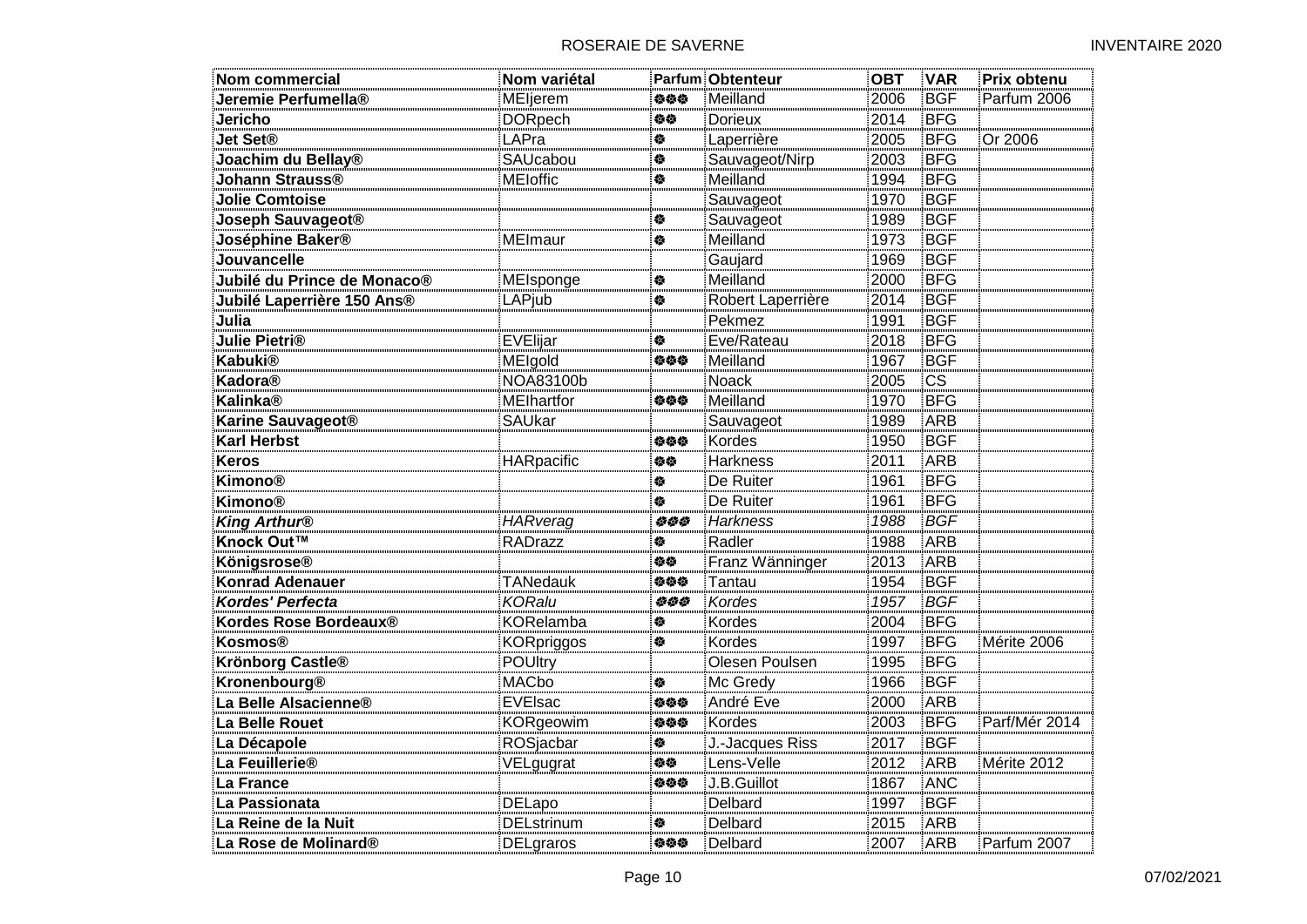| <b>Nom commercial</b>            | Nom variétal      |     | Parfum Obtenteur | <b>OBT</b> | <b>VAR</b>             | Prix obtenu      |
|----------------------------------|-------------------|-----|------------------|------------|------------------------|------------------|
| La Sevillana®                    | MElgekanu         | 餋   | Meilland         | 1978       | <b>ARB</b>             |                  |
| La Sevillana® Cl                 | MEIge-kanusar     |     | Meilland         | 1997       | <b>GPT</b>             |                  |
| La Vanoise Parc National®        | <b>KORhokhel</b>  |     | Kordes           | 1993       | <b>GPT</b>             |                  |
| <b>Lady Emma Hamilton</b>        | <b>AUSbrother</b> | 负负负 | Austin           | 2005       | <b>ARB</b>             |                  |
| <b>Lady of Shalott</b>           | AUSnyson          | 姿姿姿 | Austin           | 2009       | ARB                    |                  |
| Lady Romantica®                  | <b>MEIperette</b> | 俊   | Meilland         | 2010       | <b>BFG</b>             |                  |
| <b>Lady Salisbury</b>            | AUScezed          | 俊   | Austin           | 2011       | <b>ARB</b>             |                  |
| Laetitia Casta <sup>®</sup>      | MEllampario       | 餋   | Meilland         | 2009       | <b>BGF</b>             |                  |
| Lalande de Pomerol®              | <b>DELcherot</b>  | 负负负 | Delbard          | 2008       | <b>BFG</b>             |                  |
| L'Alcazar <sup>®</sup>           | <b>TANefle</b>    | 旋旋  | Tantau           | 2004       | <b>GPT</b>             |                  |
| L'Alhambra®                      | TAN97289          | 修修  | Evers            | 1997       | <b>GPT</b>             |                  |
| Lancôme®                         | <b>DELboip</b>    |     | Delbard          | 1973       | <b>BGF</b>             |                  |
| Latino™                          | POUlcy015         |     | Olesen Poulsen   | 2007       | <b>GPT</b>             | Or 2009          |
| <b>Laurent Cabrol®</b>           | MASlaucab         | 旋旋  | Massad           | 2010       | <b>ARB</b>             |                  |
| <b>Laurent Nicolas</b>           | VELpagared        | 伯位  | Lens             | 2009       | <b>ARB</b>             |                  |
| Le Grand Huit <sup>®</sup>       | ADAharman         | 姿姿姿 | Adam             | 1993       | <b>BGF</b>             |                  |
| Le Grand Huit® CI                | ADAbaring         | 姿姿姿 | Adam             | 2004       | <b>GPT</b>             |                  |
| Le Rêve                          |                   |     | Pernet-Ducher    | 1903       | <b>GPT</b>             |                  |
| Le Rouge et Le Noir <sup>®</sup> | <b>DELcart</b>    | 负负负 | Delbard          | 1973       | <b>BGF</b>             |                  |
| Légion d'Honneur <sup>®</sup>    | <b>DELsamar</b>   | 俊   | Delbard          | 1974       | <b>BFG</b>             |                  |
| Leo Ferré®                       | ADAbiterse        | 修修  | Adam/Nirp        | 2006       | <b>BGF</b>             |                  |
| Léonardo da Vinci®               | MEIdeauri         | 餋   | Meilland         | 1993       | TIG                    |                  |
| <b>Léontine Gervais</b>          |                   | 姿姿  | <b>Barbier</b>   | 1905       | <b>GPT</b>             |                  |
| Les Amoureux de Peynet®          | MEltobla          |     | Meilland         | 1991       | <b>BFG</b>             |                  |
| Les quatre Saisons®              | <b>MEIfafio</b>   |     | Meilland         | 2003       | $\overline{\text{CS}}$ |                  |
| Leverkusen                       | H. moderne        | 俊   | Kordes           | 1954       | <b>GPT</b>             |                  |
| L'Herbe folle <sup>®</sup>       | EVElava           | 修修  | Eve/Rateau       | 2016       | <b>BFG</b>             |                  |
| <b>Liane Foly®</b>               | MEljecycka        | 姿姿姿 | Meilland         | 2008       | ARB                    |                  |
| <b>Lili Marleen</b>              | <b>KORlima</b>    | 检   | Kordes           | 1959       | <b>BFG</b>             |                  |
| Lili Marleen Cl                  | <b>PEKlimasar</b> |     | Pekmez           | 1982       | <b>GPT</b>             |                  |
| <b>Line Renaud®</b>              | <b>MEIclusif</b>  | 负负负 | Meilland         | 2004       | <b>BGF</b>             | Mérite 2005      |
| Linnaeus™                        | POUIcot010        |     | Olesen Poulsen   | 2000       | $\overline{\text{CS}}$ | Mérite 2009      |
| <b>Little White Pet</b>          |                   | 餋   | Henderson        | 1879       | <b>ANC</b>             |                  |
| Lolita Lempicka <sup>®</sup>     | MEIzincaro        | 姿姿姿 | Meilland         | 1998       | <b>BGF</b>             |                  |
| Lorraine®                        | PEKbord           | 餋   | Pekmez           | 1994       | <b>ARB</b>             |                  |
| Louis Blériot <sup>®</sup>       | <b>MEIbivers</b>  |     | Meilland         | 2009       | <b>CS</b>              | <b>SNHF 2010</b> |
| Louise Pommery®                  | <b>SAUderupt</b>  | ♦   | Sauvageot        | 2001       | <b>BFG</b>             |                  |
| Louise Walter                    |                   | 修修  | L. Walter        | 1909       | <b>BFG</b>             |                  |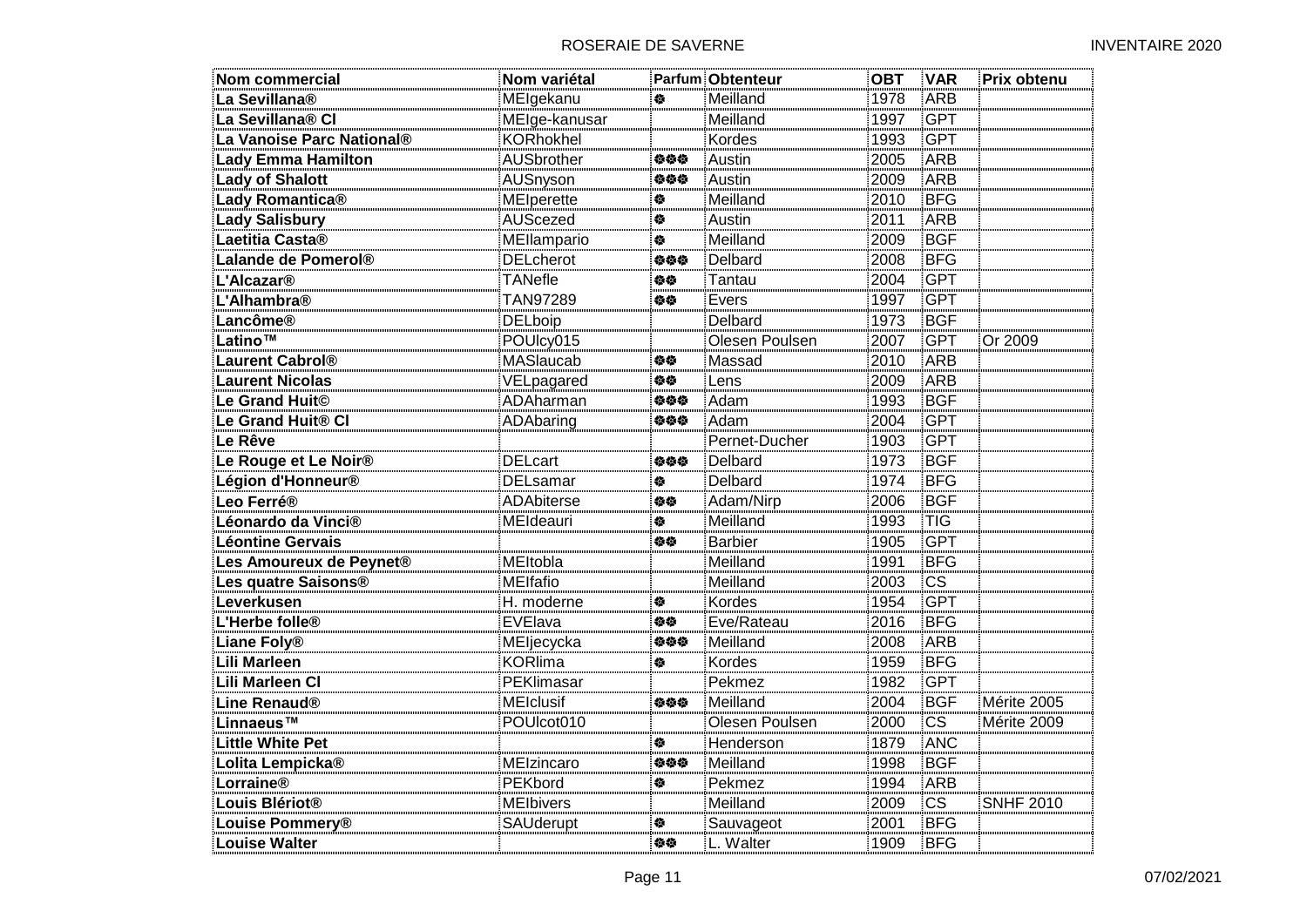| <b>Nom commercial</b>       | Nom variétal      |     | Parfum Obtenteur | <b>OBT</b> | <b>VAR</b> | Prix obtenu |
|-----------------------------|-------------------|-----|------------------|------------|------------|-------------|
| Louise Weiss®               | PEKcoujalapp      | 餋   | Pekmez           | 1993       | <b>BFG</b> |             |
| <b>Louvre®</b>              | <b>DELfat</b>     | 参   | Delbard-Chabert  | 1967       | <b>BGF</b> |             |
| <b>Lovely Pink®</b>         | <b>MEInoplius</b> |     | Meilland         | 2011       | <b>BFG</b> | Or 2011     |
| Luberon®                    | <b>UHLater</b>    | 伯伯伯 | Uhl              | 1987       | ARB        |             |
| Lumen®                      | SAU               |     | Sauvageot        | 1975       | <b>BGF</b> |             |
| Lusambo®                    | MEllusam          | 餋   | Meilland         | 1973       | <b>BFG</b> |             |
| <b>Mabella</b>              | <b>KORgold</b>    | 姿姿姿 | Kordes           | 1972       | <b>BGF</b> |             |
| <b>Macha Meril®</b>         | ADAlegoor         | 傪   | Adam             | 2004       | <b>BGF</b> |             |
| <b>Madame Kirrloff</b>      |                   | 修修  | Meilland         | 1944       | <b>BGF</b> |             |
| <b>Madeleine Seltzer</b>    |                   | 旋旋  | L. Walter        | 1926       | <b>GPT</b> |             |
| Magic Meillandécor®         | MElbonrib         | 伯位  | Meilland         | 1995       | <b>CS</b>  |             |
| <b>Mahina</b>               |                   | 负负负 | Meilland         | 1952       | <b>BGF</b> |             |
| <b>Maid Marion</b>          | <b>AUStobias</b>  | 姿姿姿 | Austin           | 2010       | <b>ARB</b> |             |
| Maigold                     |                   | 参参参 | Kordes           | 1953       | <b>GPT</b> |             |
| <b>Maman Turbat</b>         |                   |     | Turbat           | 1911       | <b>ANC</b> |             |
| <b>Mango®</b>               | <b>DORapri</b>    |     | <b>Dorieux</b>   | 1988       | <b>BGF</b> |             |
| Manou Meilland <sup>®</sup> | MEltulimon        | 伯位  | Meilland         | 1977       | <b>BGF</b> |             |
| Manou Meilland® CI          | MEItulimonsar     | 餋   | Meilland         | 1997       | <b>GPT</b> |             |
| <b>Manuel Canovas®</b>      | MASpagui          | 价值  | Massad           | 1995       | <b>ARB</b> |             |
| <b>Manureva</b>             | <b>SAUdril</b>    | 俊   | Sauvageot/Nirp   | 1997       | ARB        |             |
| Marc-Antoine Charpentier®   | MASmacha          | 价值  | Massad           | 2000       | ARB        |             |
| Märchenland                 |                   | 姿姿姿 | Tantau           | 1946       | ARB        |             |
| <b>Marella</b>              | MEIgand           | ♦   | Meilland         | 1961       | <b>BGF</b> |             |
| <b>Mareva®</b>              | <b>NOAmel</b>     |     | Noack            | 1997       | <b>CS</b>  |             |
| <b>Mareva®</b>              | <b>NOAmel</b>     |     | Noack            | 1997       | <b>TIG</b> |             |
| <b>Margaret Merril</b>      | <b>HARkuly</b>    | 负负负 | Harkness         | 1977       | <b>BFG</b> |             |
| <b>Maria Lisa</b>           |                   | 餋   | Liebau           | 1936       | <b>LIA</b> |             |
| <b>Marie Curie®</b>         | <b>MEllomit</b>   | 价价  | Meilland         | 1997       | ARB        |             |
| <b>Marie Pavié</b>          |                   | 旋旋  | Allégatière      | 1888       | <b>ANC</b> |             |
| <b>Marie-Chantal</b>        |                   | 傪   | Gaujard          | 1959       | <b>BFG</b> |             |
| <b>Marjolaine®</b>          | SAUniber          | 餋   | Sauvageot        | 2000       | <b>BFG</b> |             |
| <b>Martine Guillot®</b>     | MASmabay          | 姿姿姿 | Massad           | 1991       | ARB        |             |
| <b>Maurice Chevalier</b>    | <b>DELtre</b>     | 姿姿  | Delbard-Chabert  | 1959       | <b>GPT</b> |             |
| <b>Melissa®</b>             | SAUnelle          | 负负负 | Sauvageot/Nirp   | 2000       | <b>BGF</b> |             |
| Mercury 2000                | VENsar            |     | Zyta             | 1996       | ARB        | Argent 2006 |
| <b>Mermaid</b>              | Hyb.bracteatae    | 伯位  | Paul             | 1917       | <b>LIA</b> |             |
| Merveille de la Brie        |                   |     | Inconu           |            | <b>GPT</b> |             |
| <b>Messara®</b>             | SAUdive           | 旋旋  | Sauvageot        | 1995       | <b>BFG</b> |             |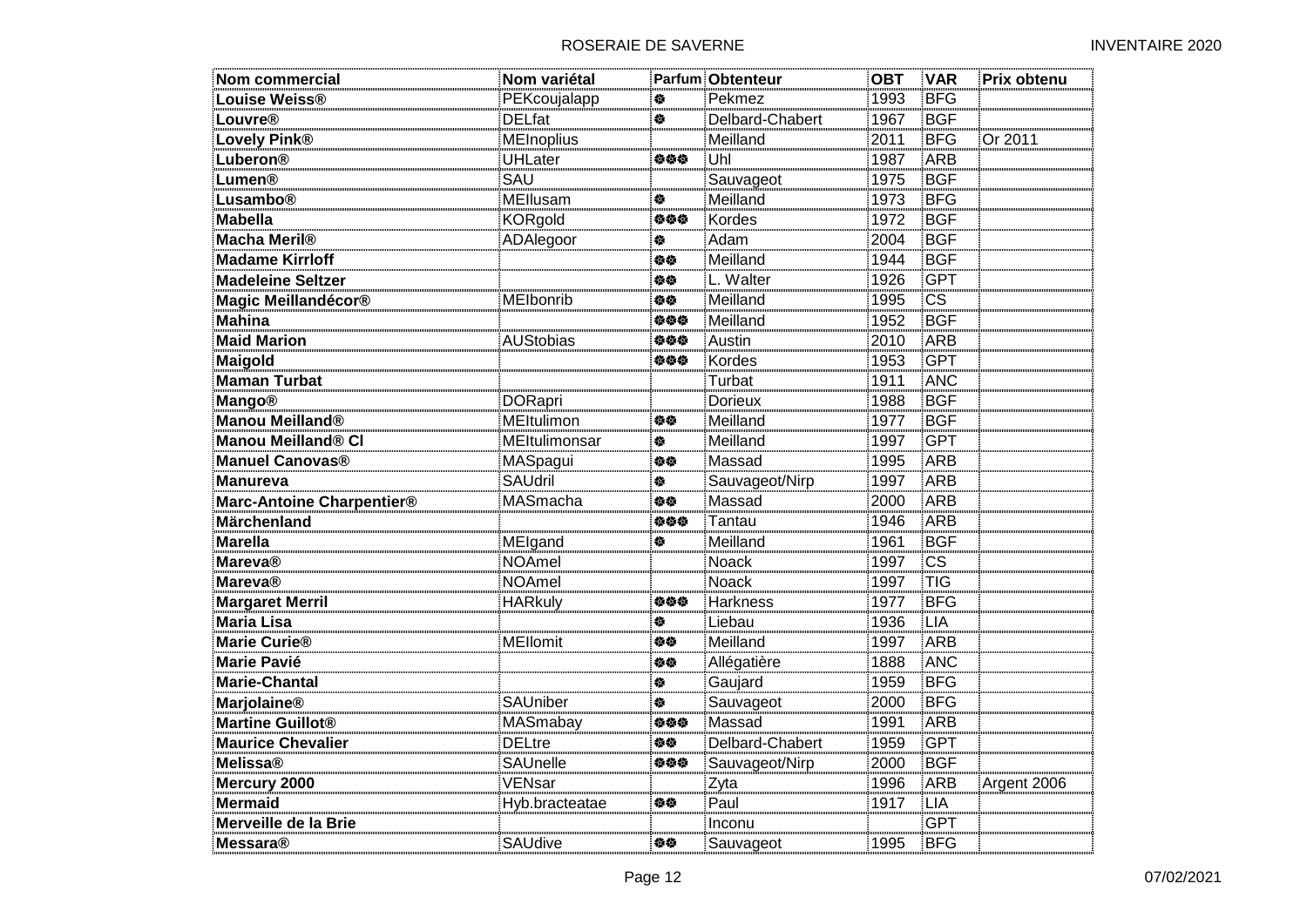| <b>Nom commercial</b>       | Nom variétal       |     | <b>Parfum Obtenteur</b> | <b>OBT</b> | <b>VAR</b> | Prix obtenu |
|-----------------------------|--------------------|-----|-------------------------|------------|------------|-------------|
| <b>Mevrouw Nathalie</b>     | <b>NYPels</b>      | 姿姿  | Mathias Leenders        | 1919       | <b>ANC</b> |             |
| <b>Michel Bras®</b>         | <b>DELtil</b>      | 姿姿  | Delbard                 | 2002       | ARB        |             |
| Michel Desjoyeaux®          | ADAlopac           | 伯伯伯 | Adam                    | 2010       | <b>BGF</b> |             |
| <b>Michel Serrault®</b>     | MElpicoty          |     | Meilland                | 2004       | <b>BFG</b> |             |
| Michelangelo®               | MEItelov           | 检   | Meilland                | 1997       | <b>BGF</b> |             |
| <b>Michèle Meilland Cl</b>  |                    | 姿姿姿 | Meilland                | 1951       | <b>GPT</b> |             |
| Michèle Meilland, Clg       |                    | 姿姿姿 | Meilland                | 1951       | <b>GPT</b> |             |
| Michèle Torr <sup>®</sup>   | <b>JAColite</b>    | 傪   | Warriner                | 1976       | <b>BGF</b> |             |
| <b>Michka®</b>              | <b>MEIvaleir</b>   | 餋   | Meilland                | 1998       | <b>GPT</b> |             |
| Milana zu Fürstenberg®      | SAUbrige           | 姿姿  | Sauvageot               | 2014       | <b>BGF</b> |             |
| <b>Milrose®</b>             | <b>DELbir</b>      | 餋   | Delbard-Chabert         | 1965       | <b>BFG</b> |             |
| <b>Minerva®</b>             | VISancar           | 姿姿姿 | <b>Vissers</b>          | 2004       | <b>BFG</b> | Parfum 2008 |
| <b>Minnehaha</b>            |                    | 傪   | Walsh                   | 1904       | <b>GPT</b> |             |
| <b>Minouchette®</b>         |                    | 穆   | Paul Croix              | 1970       | <b>GPT</b> |             |
| <b>Miranda</b>              |                    | 姿姿姿 | De Sansal               | 1869       | <b>ANC</b> |             |
| <b>Miss France</b>          | <b>GARmi</b>       | 姿姿姿 | Gaujard                 | 1955       | <b>BGF</b> |             |
| Mme A. Meilland             |                    | 旋旋  | Meilland                | 1935       | <b>BGF</b> |             |
| <b>Mme Anisette®</b>        | KORberonem         | 姿姿姿 | Kordes                  | 2013       | <b>BGF</b> |             |
| <b>Mme Butterfly</b>        |                    | 检修  | E. Percy Smith          | 1926       | <b>GPT</b> |             |
| <b>Mme Caroline Testout</b> |                    | 姿态  | Pernet-Ducher           | 1890       | <b>HT</b>  |             |
| <b>Mme Ernest Calvat</b>    |                    | 姿姿姿 | Schwartz                | 1888       | <b>GPT</b> |             |
| <b>Mme Hardy</b>            |                    | 姿姿姿 | Hardy                   | 1832       | <b>ARB</b> |             |
| <b>Mme Humboldt</b>         |                    | 姿姿姿 | J-Claude Ducher         | 1850       | <b>ANC</b> |             |
| <b>Mme Isaac Pereire</b>    |                    | 姿姿姿 | Garçon                  | 1881       | <b>GPT</b> |             |
| <b>Mme Jules Graveraux</b>  |                    | 姿姿  | Soupert & Nottin        | 1900       | <b>GPT</b> |             |
| <b>Mme Louis Laperrière</b> | LARib              | 姿姿姿 | Joseph Laperrière       | 1950       | <b>BGF</b> |             |
| Mme Pierre S. Dupont, Clg   |                    | 姿态  | <b>Hillock</b>          | 1933       | <b>GPT</b> |             |
| <b>Mme Poincaré</b>         |                    | 鱼位  | Gravereaux              | 1915       | <b>BGF</b> |             |
| <b>Mme Van de Voorde</b>    |                    | 姿姿姿 | <b>Mallerin</b>         | 1928       | <b>BGF</b> |             |
| <b>Mme Victor Dimitriou</b> | <b>DELcrip</b>     | 姿姿姿 | Delbard-Chabert         | 1967       | <b>BFG</b> |             |
| Mon Jardin et ma Maison®    | MEIchavrin         |     | Meilland                | 1998       | <b>GPT</b> |             |
| Mona Lisa®                  | MEllyxir           | 傪   | Meilland                | 2003       | <b>BFG</b> |             |
| Monica Bellucci®            | MEImonkeur         | 姿姿姿 | Meilland                | 2010       | <b>BGF</b> |             |
| Mortimer Sackler™           | <b>AUSorts</b>     | 姿姿  | Austin                  | 2002       | ARB        |             |
| <b>Mosel</b>                |                    | 餋   | Lambert                 | 1920       | <b>GPT</b> |             |
| <b>Mountbatten</b>          | <b>HARmantelle</b> | 姿姿姿 | <b>Harkness</b>         | 1982       | <b>BFG</b> |             |
| <b>Mozart</b>               |                    | 傪   | Lambert                 | 1937       | <b>ARB</b> |             |
| <b>Munstead Wood</b>        | AUSbernard         | 旋旋旋 | Austin                  | 2007       | ARB        |             |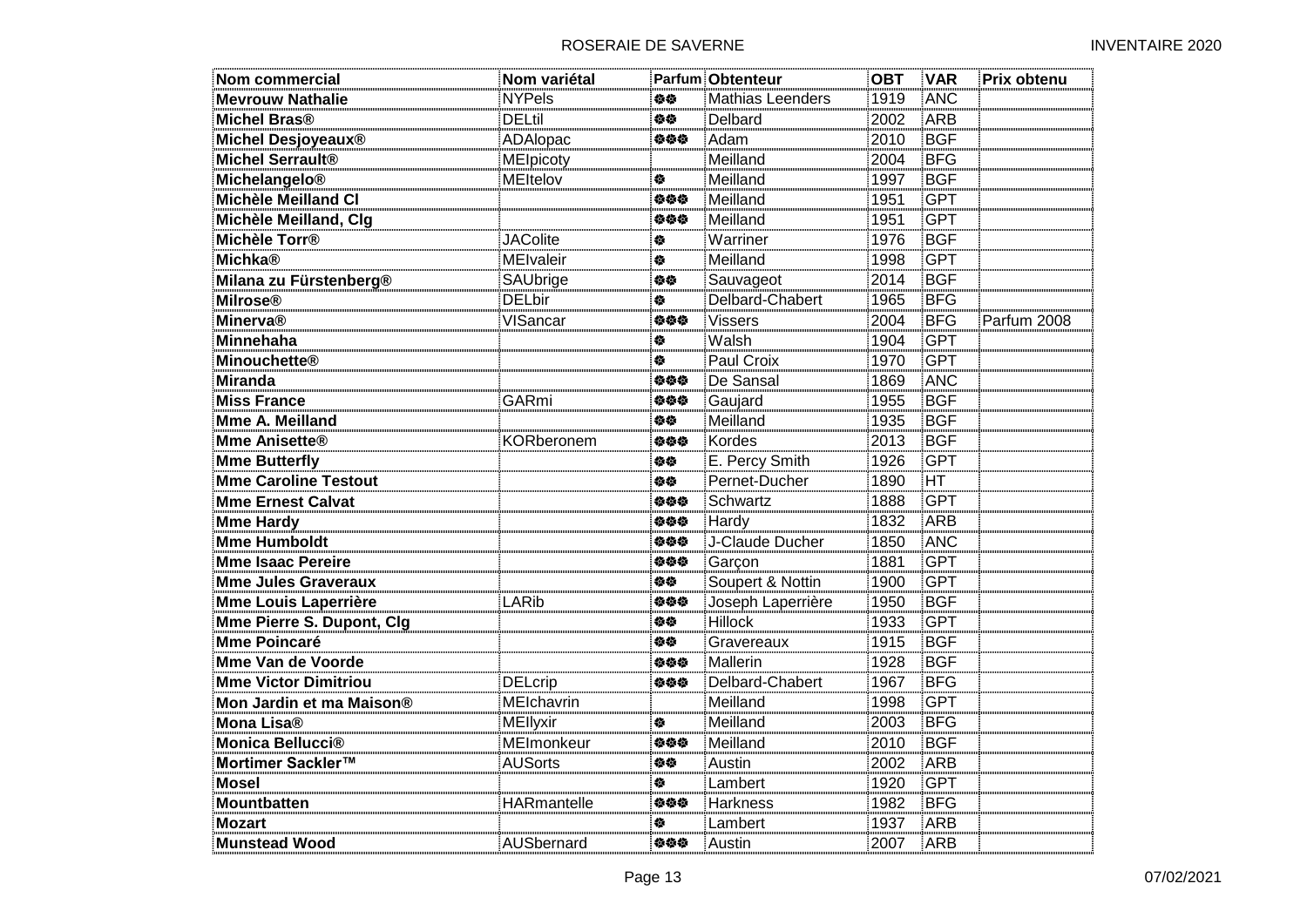| Nom commercial          | Nom variétal      |     | <b>Parfum Obtenteur</b> | <b>OBT</b> | <b>VAR</b> | Prix obtenu      |
|-------------------------|-------------------|-----|-------------------------|------------|------------|------------------|
| <b>Mykonos®</b>         | ORAmicnov         | 傪   | Orard                   | 2009       | <b>ARB</b> |                  |
| <b>Mystérieuse®</b>     | <b>DORmyst</b>    | 修修  | <b>Dorieux</b>          | 2007       | ARB        |                  |
| Nadia Meillandécor®     | MElbalneo         | 舂   | Meilland                | 2008       | ARB        |                  |
| <b>Natali</b>           | TANnali           | 餋   | Tantau                  | 1973       | <b>BFG</b> |                  |
| <b>Naxos®</b>           | <b>TAN00896</b>   | 穆   | Evers                   | 2000       | <b>ARB</b> |                  |
| <b>Nelson Monfort®</b>  | MASnelmo          | 修修  | Guillot                 | 2008       | ARB        |                  |
| <b>Nette Ingeborg</b>   |                   | 傪   | Havel                   | 1994       | <b>BGF</b> |                  |
| <b>New Dawn</b>         |                   | 傪   | Dr. W.Van Fleet         | 1930       | <b>GPT</b> | <b>WFRS 1997</b> |
| <b>New Imagine®</b>     | <b>DORmelo</b>    | 伯位  | Dorieux                 | 2004       | <b>BFG</b> |                  |
| Nicole Mioulane®        | MASnimi           | 旋旋  | Massad                  | 2004       | ARB        |                  |
| Nil bleu®               | <b>DELnible</b>   | 伯伯伯 | Delbard                 | 1975       | <b>BGF</b> |                  |
| Noces d'Or <sup>®</sup> | <b>AROIkris</b>   | 参   | Christensen             | 1992       | <b>BFG</b> |                  |
| Non dénommée            | PRUsur2           |     | Rutten/Bierkreek        |            | <b>BGF</b> | Or 2019          |
| Non dénommée            | SB 2000.26        |     | Sauvageot               | 2000       | <b>BFG</b> | Or 2005          |
| Non dénommée            | <b>LAPcol</b>     |     | Laperrière              | 2005       | <b>BFG</b> | Mérite 2005      |
| Non dénommée            | PP 99.4307.9      |     | Delbard                 | 1999       | <b>BFG</b> | Mérite 2004      |
| Non dénommée            | SD 731            |     | Delforge                | 2006       | <b>BFG</b> | Mérite 2006      |
| Non dénommée            | <b>DORocre</b>    |     | <b>Dorieux</b>          | 2007       | <b>BFG</b> | Mérite 2008      |
| Non dénommée            | KORzigaho         | 餋   | Kordes                  | 2009       | <b>BGF</b> | Mérite 2009      |
| Non dénommée            | 03-3104-1         |     | Delbard                 | 2003       | <b>BGF</b> | Argent 2010      |
| Non dénommée            | <b>REUnext</b>    |     | Reuter                  | 2011       | <b>BFG</b> | Mérite 2011      |
| Non dénommée            | MEImihyaho        |     | Meilland                | 2011       | <b>BFG</b> | Mérite 2011      |
| Non dénommée            | LAP 972XT         |     | Laperrière              | 2013       | ARB        | Argent 2013      |
| Non dénommée            | <b>LAP 4805XT</b> | 姿姿姿 | Laperrière              | 2011       | <b>ARB</b> | Mérite 2012      |
| Non dénommée            | DELparfroni       |     | Delbard                 | 2007       | <b>BFG</b> |                  |
| Non dénommée            | AM407             | 姿姿姿 | Meilland                | 2017       | <b>BGF</b> | Parfum 2016      |
| Non dénommée            | AM597             | 姿姿姿 | Meilland                | 2017       | <b>BGF</b> | Arg&Parf 2017    |
| Non dénommée            | <b>AM/WR589</b>   | 伯修  | Meilland/Radler         | 2017       | <b>BFG</b> | Mérite 2017      |
| Non dénommée            | <b>LAP 6710A</b>  | 姿姿姿 | Laperrière              | 2016       | <b>BFG</b> | Parfum 2018      |
| Non dénommée            | EVEgranap         |     | Eve/Rateau              | 2011       | <b>BFG</b> | Argent 2019      |
| Non dénommée            | 98564.1           |     | Delbard                 |            | <b>BFG</b> | Mérite 2019      |
| Non dénommée            | KO08/2066-04      | 姿姿姿 | Kordes                  |            | <b>BFG</b> | Parfum 2019      |
| Non dénommée            | EVEzamon          |     | Eve/Rateau              | 2015       | BFG        |                  |
| Notre Dame du Rosaire®  | MASnoda           | 伯位  | Massad                  | 2010       | ARB        |                  |
| <b>Nouvelle Etoile</b>  | <b>DELgrip</b>    |     | Delbard                 | 1966       | <b>BGF</b> |                  |
| <b>Nuage Parfumé®</b>   | <b>TANellis</b>   | 姿姿姿 | Tantau                  | 1963       | <b>BGF</b> |                  |
| <b>Nuit d'Orient®</b>   | STEbigpu          | 姿姿姿 | Nirp                    | 1985       | <b>BGF</b> |                  |
| Olbia                   | NR. 860           | 伯修  | Joerger                 | 2010       | <b>BGF</b> |                  |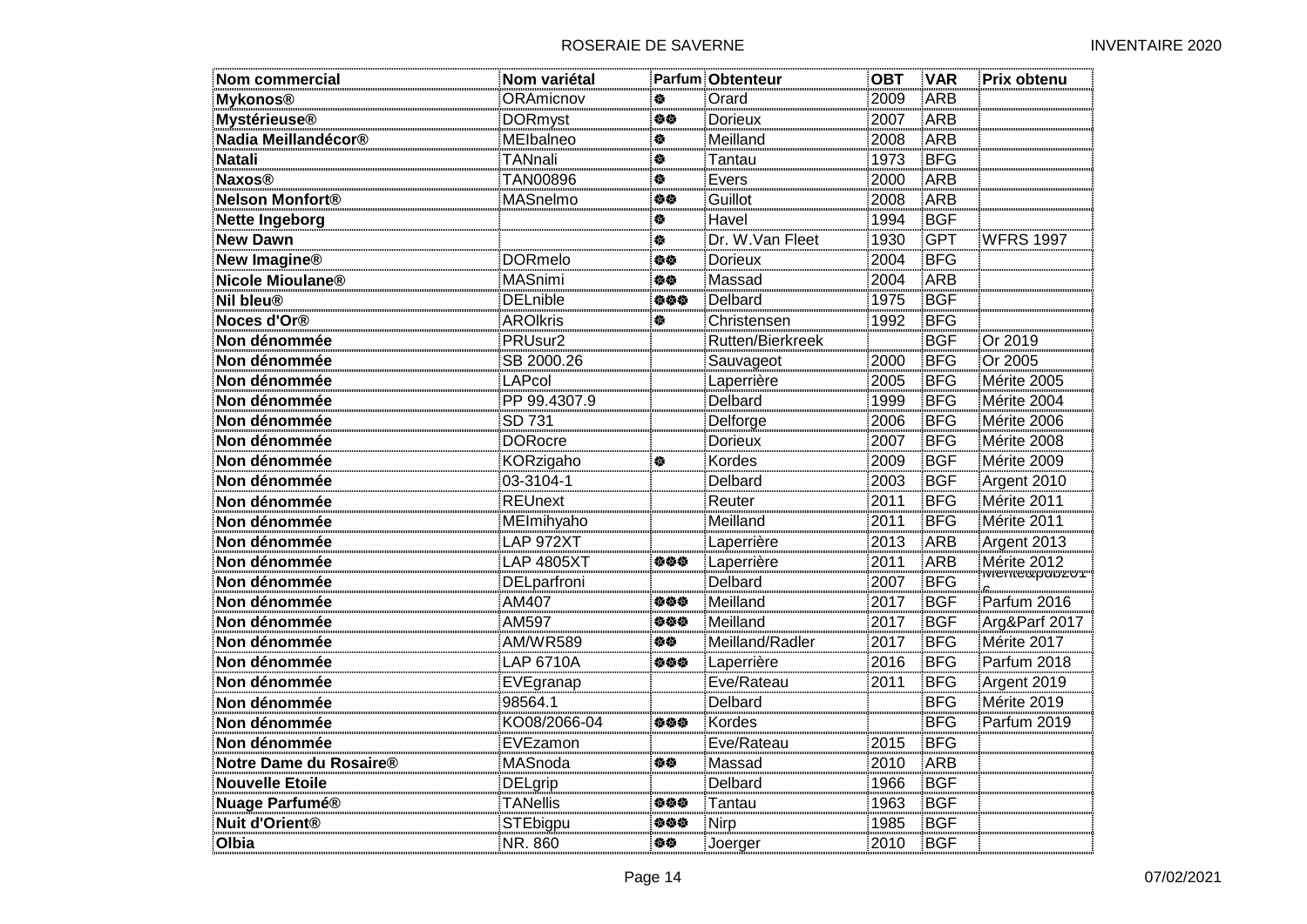| Nom commercial                       | Nom variétal       |     | <b>Parfum Obtenteur</b> | <b>OBT</b> | <b>VAR</b>  | Prix obtenu      |
|--------------------------------------|--------------------|-----|-------------------------|------------|-------------|------------------|
| <b>Old Blush</b>                     |                    | 伯位  | J.Parsons               | 1793       | ANC         |                  |
| Olivia Rose Austin®                  | <b>AUSmixture</b>  | 姿姿姿 | Austin                  | 2014       | <b>ARB</b>  | <b>SNHF 2018</b> |
| Olivier Roellinger®                  | <b>DELkal</b>      | 位位  | Delbard                 | 2002       | ARB         |                  |
| Opalia®                              | NOAschnee          | 傪   | Noack                   | 1991       | <b>CS</b>   |                  |
| Opalia®                              | NOAschnee          | 餋   | Noack                   | 1991       | <b>TIG</b>  |                  |
| Orange Meillandina, CI. <sup>®</sup> | MEljikatarsar      |     | Meilland                | 1986       | <b>GPT</b>  |                  |
| Orange Symphonie®                    | <b>MEIninrut</b>   |     | Meilland                | 1994       | MINI        |                  |
| <b>Orléans Rose</b>                  |                    | 舂   | Levavasseur             | 1909       | ANC         |                  |
| <b>Oxford®</b>                       | <b>HARzola</b>     | 姿姿姿 | <b>Harkness</b>         | 1994       | <b>BFG</b>  |                  |
| Paco Rabanne®                        | ADAharlu           | 姿姿  | Adam                    | 2004       | <b>BGF</b>  |                  |
| Paganini®                            | MElcairma          | 白德  | Meilland                | 1990       | <b>BFG</b>  |                  |
| <b>Palais Biron</b>                  | ORA 2437.02        | 姿姿姿 | Orard                   | 2010       | <b>ARB</b>  | Parfum 2009      |
| <b>Palatino®</b>                     | <b>DICtino</b>     | 橀   | Dickson                 | 2004       | <b>MINI</b> |                  |
| Papa Meilland, CI®                   | MEIsarsar          | 姿姿姿 | Stratford               | 1970       | <b>GPT</b>  |                  |
| Papa Meilland <sup>®</sup>           | MEIcesar           | 姿姿姿 | Meilland                | 1963       | <b>BGF</b>  | <b>WFRS 1988</b> |
| <b>Paréo®</b>                        | MEIflarol          |     | Meilland                | 1985       | ARB         |                  |
| Parfum d'Armor <sup>®</sup>          | ADAnuaman          | 姿姿姿 | Adam                    | 1990       | <b>BGF</b>  |                  |
| Parfum de Franche-Comté®             | SAU                | 参参参 | Sauvageot/Nirp          | 1989       | <b>BGF</b>  |                  |
| Parfum de Honfleur <sup>®</sup>      | TAN04179           | 姿姿姿 | Evers                   | 2004       | <b>BGF</b>  |                  |
| Parfum Royal Gpt®                    | NIRparf            | 姿姿姿 | Nirp                    | 2013       | <b>GPT</b>  |                  |
| Parfum Royal®                        | ADAborop           | 姿姿姿 | Adam                    | 2010       | <b>BGF</b>  |                  |
| <b>Paris d'Yves St. Laurent</b>      | MElvamo            | 俊   | Meilland                | 1994       | <b>BGF</b>  |                  |
| Parks'yellow tea-scented China       |                    | 参   | J. D. Parks             | 1824       | ANC         |                  |
| Paros <sup>®</sup>                   | <b>DICsoltog</b>   | 旋旋  | Colin Dickson           | 2009       | <b>BFG</b>  |                  |
| Parure d'Or <sup>®</sup>             | <b>DELmir</b>      |     | Delbard                 | 1965       | <b>GPT</b>  |                  |
| Pascal Sevran <sup>®</sup>           | ADAlyakces         | 姿姿姿 | Adam                    | 2002       | <b>BGF</b>  |                  |
| <b>Pascali®</b>                      | <b>LENip</b>       | 参   | Lens                    | 1963       | ARB         | <b>WFRS 1991</b> |
| <b>Pastella®</b>                     | TAN98130           |     | Evers/Tantau            | 2004       | <b>BFG</b>  | Or 2010          |
| Pat Austin™                          | AUSmum             | 旋旋  | Austin                  | 1993       | ARB         |                  |
| <b>Patrick de Carolis</b>            | <b>LEBolis</b>     | 傪   | Lebrun                  | 2018       | <b>GPT</b>  |                  |
| Patrimonia                           | LEBmonia           |     | J.Lin Lebrun            | 2018       | <b>BGF</b>  |                  |
| Paul Bocuse <sup>®</sup>             | MASpaujeu          | 姿姿姿 | Massad                  | 1992       | <b>ARB</b>  |                  |
| Paul Gauguin <sup>®</sup>            | <b>DELstrichoc</b> |     | <b>Delbard</b>          | 2006       | <b>ARB</b>  |                  |
| Paul Ricard <sup>®</sup>             | MEInivoz           | 伯伯伯 | Mouchotte/Meilland      | 1993       | <b>BGF</b>  |                  |
| <b>Paul's Scarlet Cl</b>             |                    |     | <b>William Paul</b>     | 1916       | <b>GPT</b>  |                  |
| Peace & Love <sup>®</sup>            | CHEwsunsign        | 旋旋  | Chris Warner            | 2010       | <b>BFG</b>  | <b>SNHF 2013</b> |
| <b>Perce Neige®</b>                  | PEKmiwhite         |     | Pekmez                  | 1990       | MINI        |                  |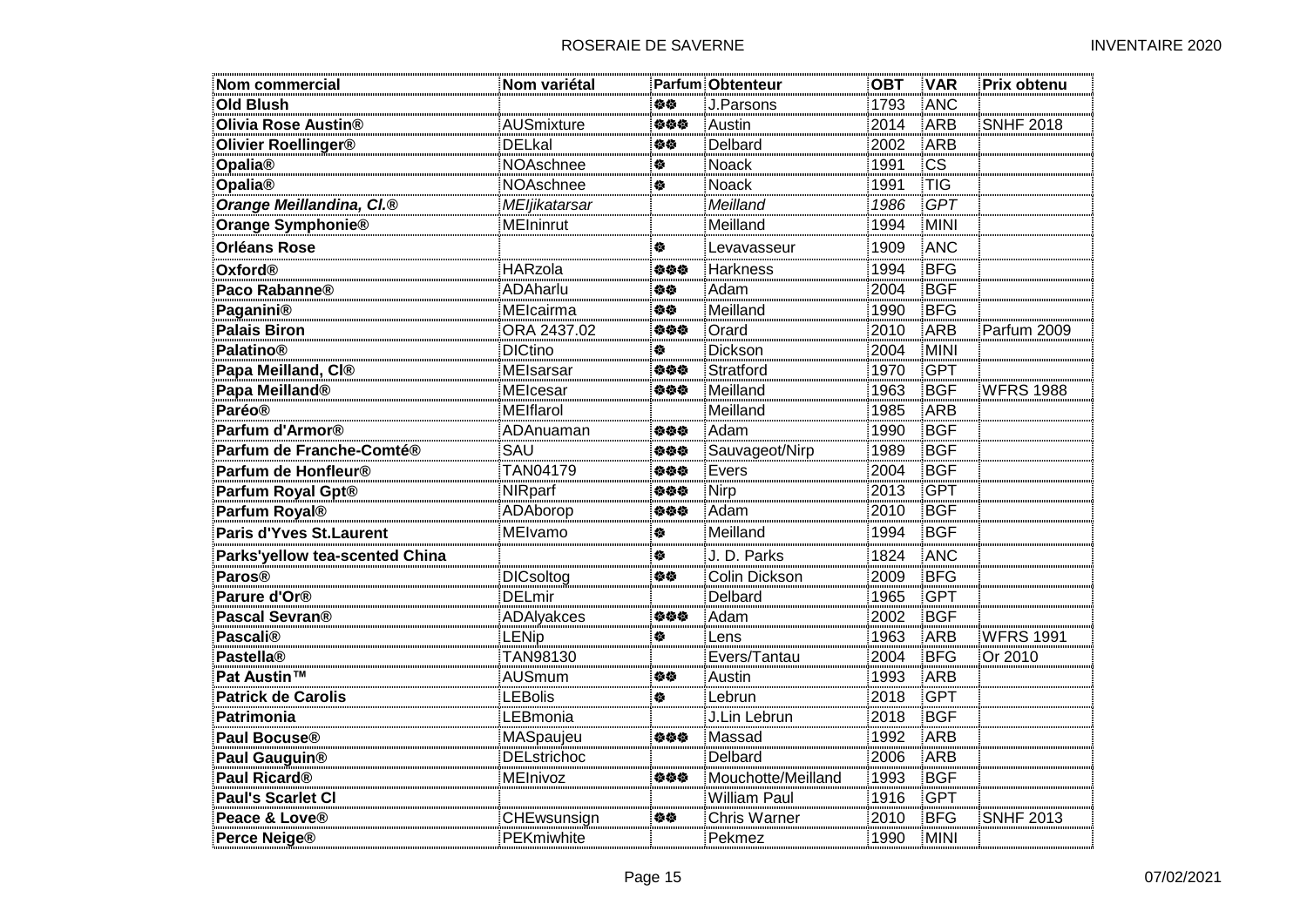| <b>Nom commercial</b>              | Nom variétal      |     | <b>Parfum Obtenteur</b> | <b>OBT</b> | <b>VAR</b> | Prix obtenu      |
|------------------------------------|-------------------|-----|-------------------------|------------|------------|------------------|
| Perce Neige <sup>®</sup>           | PEKmiwhite        |     | Pekmez                  | 1990       | MINI       |                  |
| Perla de Alcanada                  |                   |     | Dot                     | 1944       | MINI       |                  |
| Perle Noire®                       | <b>DELurt</b>     | 舂   | Delbard                 | 1976       | <b>BGF</b> |                  |
| Peter-Paul Rubens®                 | VISpeparu         | 伯位  | <b>Vissers</b>          | 2002       | <b>BFG</b> |                  |
| <b>Pétillante</b>                  |                   | 穆   | Tantau                  | 1963       | <b>BGF</b> |                  |
| <b>Petit Marquis®</b>              | <b>KORholst</b>   | 餋   | Kordes                  | 1985       | <b>ARB</b> |                  |
| <b>Pierre Cardin®</b>              | MEllolipo         | 姿姿姿 | Meilland                | 2008       | <b>BGF</b> |                  |
| Pierre de Ronsard®                 | <b>MEIviolin</b>  | 傪   | Mouchotte/Meilland      | 1986       | <b>GPT</b> | <b>WFRS 2006</b> |
| Pierre Gagnaire®                   | <b>DELroli</b>    | 白德  | Delbard                 | 2002       | ARB        |                  |
| Pierre Herme <sup>®</sup>          | <b>EVEcot</b>     | 姿姿姿 | Eve/Rateau              | 2016       | <b>BGF</b> | Or 2016          |
| Pierre Larousse®                   | <b>MEImarene</b>  |     | Meilland                | 2006       | <b>BGF</b> |                  |
| <b>Pink Cottage</b>                | <b>CHEwily</b>    | 傪   | Warner                  | 1997       | <b>CS</b>  |                  |
| <b>Pink Flash®</b>                 | TRAkeeplac        |     | <b>Travers</b>          | 2009       | <b>CS</b>  | Mérite 2010      |
| <b>Pink Grootendorst</b>           |                   | 餋   | Grootendorst            | 1923       | <b>ARB</b> |                  |
| <b>Pink Paradise®</b>              | <b>DELfluoros</b> | 姿姿姿 | Delbard                 | 2011       | <b>BGF</b> |                  |
| <b>Pink Perpetué</b>               |                   |     | Gregory                 | 1965       | <b>GPT</b> |                  |
| Playboy                            | <b>CHEerio</b>    | 参   | Cocker                  | 1976       | ARB        |                  |
| <b>Polka®™</b>                     | <b>MEItosier</b>  | 姿姿  | Mouchotte/Meilland      | 1991       | <b>GPT</b> |                  |
| Pompon de Bourgogne                |                   | 姿姿姿 | Inconnu                 | 1629       | <b>ANC</b> |                  |
| Porcelaine de Bayeux®              | ADAcocenpa        |     | Adam                    | 2003       | <b>TIG</b> |                  |
| <b>Port Sunlight</b>               | <b>AUSlofty</b>   |     | Austin                  | 2007       | ARB        |                  |
| <b>Poulidor®</b>                   | ADAsundi          |     | Michel Adam             | 2003       | <b>BFG</b> |                  |
| <b>Precious Time®</b>              | ORAmarpa          |     | Orard                   | 2009       | <b>BGF</b> | Mérite 2004      |
| <b>Premier Bal</b>                 |                   | 姿姿姿 | Meilland                | 1955       | <b>BGF</b> |                  |
| Princ.Charlène de Monaco®          | MEIdysouk         | 姿姿姿 | Meilland                | 2011       | <b>BGF</b> |                  |
| <b>Princ.Margaret d'Angleterre</b> | <b>MEllista</b>   | 伯伯  | Meilland                | 1968       | <b>BGF</b> |                  |
| Prince Jardinier®                  | <b>MEltroni</b>   | 姿姿姿 | Meilland                | 2006       | <b>BGF</b> |                  |
| <b>Princess Alexandra of Kent</b>  | AUSmerchant       | 姿姿姿 | Austin                  | 2002       | ARB        |                  |
| <b>Princess Ann</b>                | AUSkitchen        | 伯修  | Austin                  | 2010       | ARB        |                  |
| Prix P.J. Redouté®                 | MASpiejo          | 姿姿姿 | Dominique Massad        | 2010       | <b>ARB</b> |                  |
| Prodige Ecarlate®                  | <b>MEIcoloss</b>  |     | Meilland                | 2009       | ARB        |                  |
| Pt Léopold Senghor®                | MElluminac        |     | Meilland                | 1979       | BGF        |                  |
| <b>Pullman Orient Express®</b>     | <b>BAlpeace</b>   | 伯位  | Meilland                | 2002       | TIG        |                  |
| <b>Purple Lodge</b>                | <b>ORA 2347</b>   | 伯伯伯 | Pierre Orard            | 2012       | ARB        |                  |
| Pyrénées                           | POUIcov           | 傪   | Olesen Poulsen          | 1988       | ARB        |                  |
| Queen Anne                         | <b>AUStruck</b>   | 伯位  | Austin                  | 2011       | <b>ARB</b> |                  |
| Queen Elisabeth                    |                   |     | Lammerts                | 1954       | <b>BGF</b> | <b>WFRS 1978</b> |
| Queen Elisabeth, Clg               |                   | 餋   | Whisler                 | 1957       | GPT        |                  |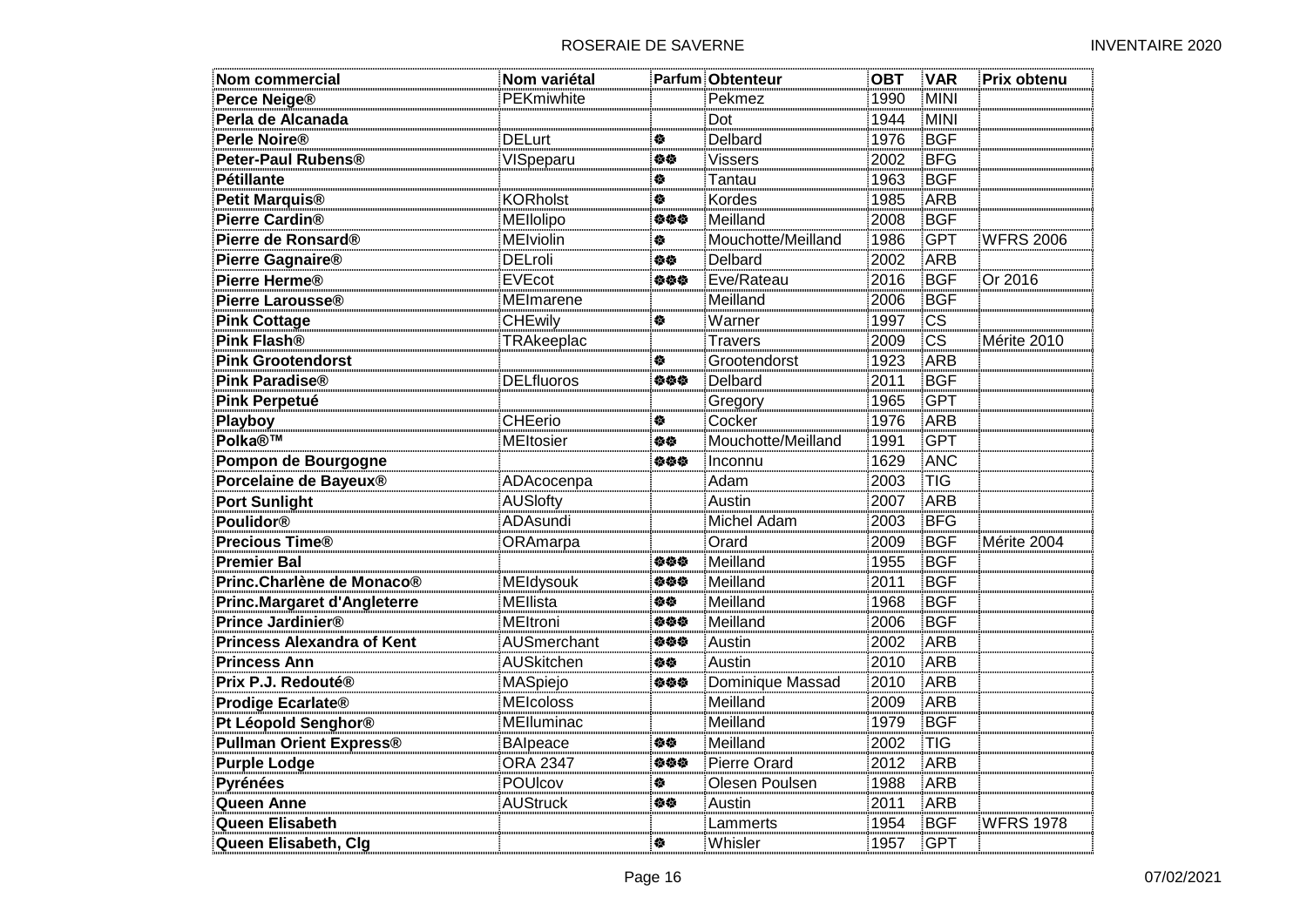| Nom commercial               | Nom variétal     |     | Parfum Obtenteur    | <b>OBT</b> | <b>VAR</b> | Prix obtenu  |
|------------------------------|------------------|-----|---------------------|------------|------------|--------------|
| <b>Queen of Sweden</b>       | <b>AUStiger</b>  |     | Austin              | 2004       | <b>ARB</b> |              |
| R. corymbifera var.froebelii |                  |     | August von Regel    | 1870       | <b>BOT</b> |              |
| R. multiflora adenochaeta    |                  |     | Inconnu             | 1935       | <b>GPT</b> |              |
| <b>Rabelais®</b>             | MEInusian        | 傪   | Meilland            | 1998       | <b>BFG</b> |              |
| Racquel™                     | POUIren023       | 姿姿姿 | Poulsen             | 2012       | ARB        | Or/Parf 2015 |
| <b>Raubritter</b>            |                  | 负负负 | Kordes              | 1936       | <b>ARB</b> |              |
| <b>Raymond Blanc</b>         | <b>DELnado</b>   | 负负负 | Delbard             | 2007       | <b>ARB</b> |              |
| <b>Raymond Chenault</b>      |                  | 负负负 | Kordes              | 1960       | <b>GPT</b> |              |
| Rayon de Soleil®             | MElanycid        |     | Meilland            | 2014       | <b>BFG</b> | Or 2014      |
| <b>Red Favorit</b>           | TANschweigru     | 俊   | Tantau              | 1954       | <b>BFG</b> |              |
| <b>Red Parfum®</b>           | EVErepra         | 姿姿姿 | André Eve           | 1972       | <b>GPT</b> |              |
| <b>Red Star®</b>             | <b>DIC4641</b>   | ♦   | Dickson             | 1974       | <b>BGF</b> |              |
| Régis Marcon®                | DELpargentro     | 旋旋  | Delbard             | 2012       | <b>BGF</b> |              |
| <b>Reine de France</b>       | <b>DELva</b>     | 姿姿  | Delbard             | 1974       | ARB        |              |
| <b>Reine du Danemark</b>     |                  | 姿姿姿 | <b>Booth</b>        | 1816       | ARB        |              |
| René Goscinny®               | MEIfrypon        | 负负负 | Meilland            | 2005       | <b>BGF</b> |              |
| <b>Rêverie</b>               | <b>KORrei</b>    | 姿姿姿 | Kordes              | 1974       | <b>BFG</b> |              |
| Révolution Française®        | <b>MEltixia</b>  |     | Meilland            | 1985       | <b>BFG</b> |              |
| Rhapsody in Blue™            | FRAntasia        | 参参参 | Cowlishaw           | 2003       | BFG        |              |
| <b>Rimosa®</b>               | MEIgronurisar    |     | Meilland            | 1991       | <b>GPT</b> |              |
| <b>Ritz</b>                  |                  | ₩   | Gaujard             | 1961       | <b>BFG</b> |              |
| <b>Roald Dahl</b>            | <b>AUSowlish</b> | 姿姿  | Austin              | 2016       | <b>ARB</b> |              |
| Roche Du Theil <sup>®</sup>  | COCgold          | 傪   | Cocker              | 1992       | <b>BFG</b> |              |
| Rock 'N' Rose®               | <b>ADAfitalu</b> | 俊   | Adam                | 2006       | <b>BFG</b> |              |
| <b>Rodin®</b>                | MElgadraz        |     | Meilland            | 2000       | ARB        |              |
| <b>Roma®</b>                 | GEOrgen          | 穆   | Joerger             | 2006       | MINI       |              |
| Romain Rolland®              | EVElapic         |     | Rateau/Eve          | 2006       | <b>BFG</b> | Mérite 2015  |
| <b>Ronde Endiablée</b>       |                  |     | Combe               | 1963       | <b>BFG</b> |              |
| Rosa canina                  |                  |     |                     | 1753       | BOT        |              |
| <b>Old Blush</b>             |                  | 修修  | J.Parsons           | 1793       | <b>ANC</b> |              |
| Rosa chinensis sanguinea     |                  | 餋   | Inconnu             | 1805       | ANC        |              |
| Rosa chinensis mutabilis     |                  | 数   | H. Correvon         | 1894       | ANC        |              |
| Rosa corymbifera             |                  | 傪   | R. Schmid           | 1912       | <b>BOT</b> |              |
| Rosa foetida Herrm.          |                  | 姿姿姿 | Charles de l'Ecluse | 1583       | <b>BOT</b> |              |
| Rosa foetida bicolor         |                  |     | Inconnu             | 1590       | <b>BOT</b> |              |
| Rosa foetida persiana        |                  |     | Henry Willock       | 1837       | <b>BOT</b> |              |
| Rosa gallica                 |                  | 旋旋旋 | Inconnu             | 1554       | BOT        |              |
| Rosa glauca                  |                  | 旋旋  | Pourret             | 1788       | BOT        |              |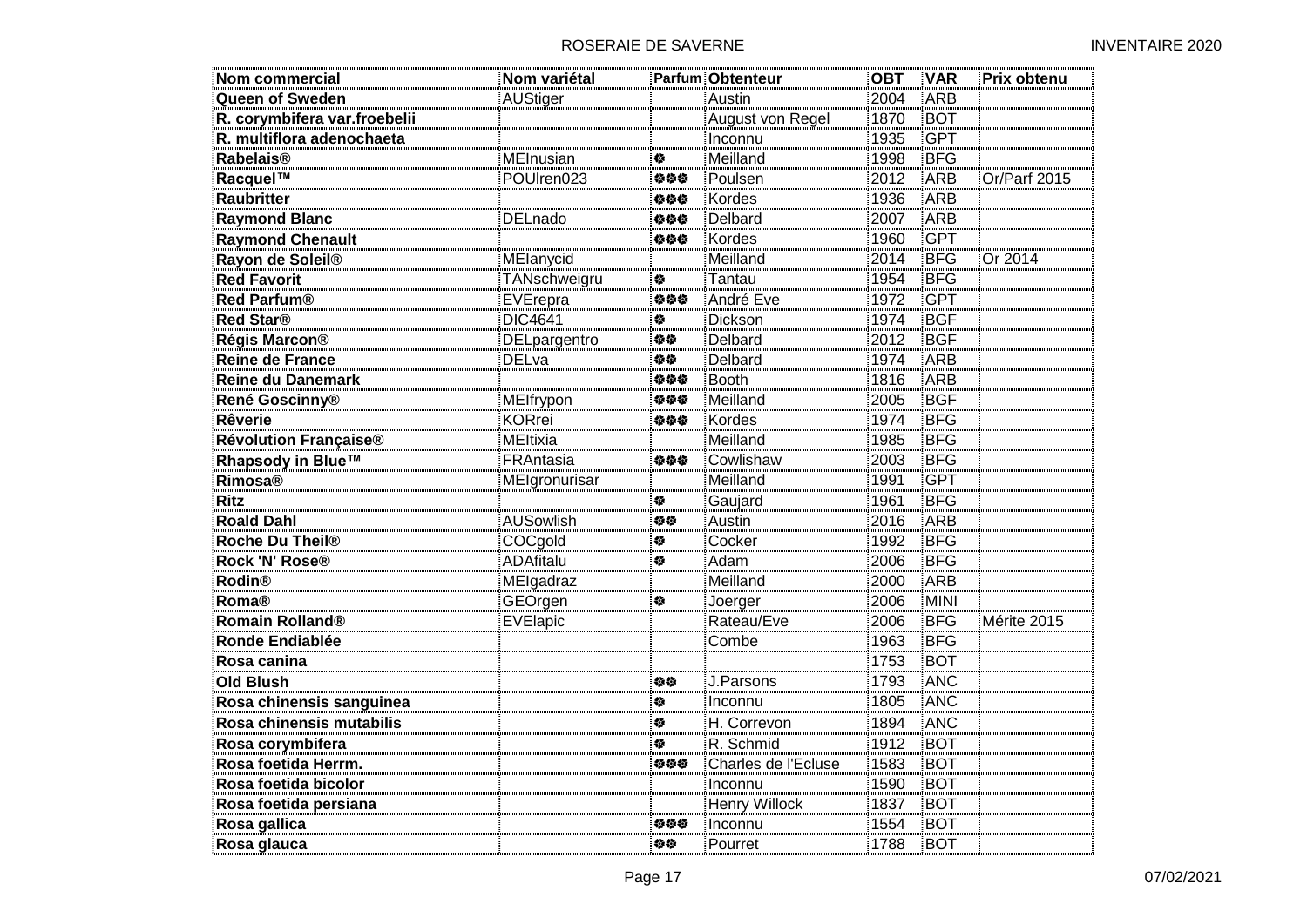| <b>Nom commercial</b>            | Nom variétal       |      | <b>Parfum Obtenteur</b> | <b>OBT</b>                    | <b>VAR</b>             | Prix obtenu |
|----------------------------------|--------------------|------|-------------------------|-------------------------------|------------------------|-------------|
| Rosa glutinosa                   |                    |      |                         |                               | <b>BOT</b>             |             |
| Rosa hugonis                     |                    | 餋    | Hugh Scallan            | 1899                          | <b>BOT</b>             |             |
| Rosa macounii                    |                    |      | Amérique NW             |                               | <b>BOT</b>             |             |
| Rosa moschata umbrella           |                    | 负负负  | Inconnu                 |                               | <b>BOT</b>             |             |
| Rosa multiflora nana             |                    | 负负负  | Léonard Lille           | 1891                          | <b>ANC</b>             |             |
| Rosa chinensis mutabilis         |                    | 1894 |                         | <b>ANC</b>                    | <b>BOT</b>             |             |
| Rosa gallica officinalis         |                    | 参参参  | Th. de Champagne        | 1160                          | <b>BOT</b>             |             |
| Rosa palustris                   |                    | 旋旋   | Inconnu                 |                               | <b>BOT</b>             |             |
| Rosa primula                     |                    | 姿姿   | Franck N.Meyer          | 1890                          | <b>BOT</b>             |             |
| Rosa rugosa                      |                    | 姿姿姿  | Thunberg                | 1794                          | <b>BOT</b>             |             |
| Rosa rugosa alba                 |                    | 伯伯伯  | C.F.Newmann             | 1894                          | <b>BOT</b>             |             |
| Rosa rugosa hansa                |                    | 负负负  | Schaum & Van Tol        | 1905                          | <b>ARB</b>             |             |
| Rosa rugosa rubra                |                    | 修修   |                         |                               | <b>BOT</b>             |             |
| Rosa sericea pteracantha         |                    | 俊    | Delavay                 | 1884<br>av: "r <del>o</del> v | <b>BOT</b>             |             |
| Rosa sweginzowii macrocarpa      |                    |      | Chine                   |                               | <b>BOT</b>             |             |
| Rosa versicolor                  |                    | 旋旋旋  | Inconnu                 | 1581                          | <b>BOT</b>             |             |
| Rosa viridiflora                 |                    |      | Smith                   | 1827                          | <b>BOT</b>             |             |
| Rosa wichuraiana                 |                    |      | Max Ernst Wichura       | 1869                          | <b>BOT</b>             |             |
| Rosa x alba cannabifolia         |                    | 负负负  | Inconnu                 | 1629                          | ANC                    |             |
| Rosa x borboniana                |                    | 负负负  | Jacques                 | 1820                          | ANC                    |             |
| Rosa x centifolia                |                    | 负负负  |                         | 1318                          | ANC                    |             |
| Rosa x centifolia muscosa        |                    | 负负负  |                         | 1788                          | ANC                    |             |
| Rosa x damascena bifera          |                    | 姿姿姿  | Inconnu                 | 1633                          | ANC                    |             |
| Rosa x francofurtana             |                    | 旋旋   |                         | 1576<br>av:"rຫ                | <b>ANC</b>             |             |
| Rosa x sancta                    |                    |      |                         | Ω.                            | $\overline{\text{cs}}$ |             |
| Rosanatura <sup>®</sup> alba     | VISamalbi          | 参参参  | <b>Martin Vissers</b>   | 2010                          | BFG                    |             |
| <b>Rosarium Uetersen</b>         | <b>KORtersen</b>   | 参    | Kordes                  | 1977                          | <b>ARB</b>             |             |
| <b>Rose Bonbon</b>               | <b>EVEfrais</b>    | 餋    | Eve/Rateau              | 2018                          | <b>GPT</b>             | Or 2017     |
| Rose de Beaune®                  | TANtanoras         |      | Tantau                  | 2006                          | ARB                    |             |
| Rose de Burdigala®               | MElbrelon          |      | Meilland                | 2006                          | <b>BFG</b>             |             |
| Rose de Cornouaille <sup>®</sup> | <b>HARhandy</b>    | 负负负  | <b>Harkness</b>         | 2003                          | <b>BFG</b>             |             |
| Rose de Resht                    |                    | 姿姿姿  | Lindsay                 | 1840                          | ARB                    |             |
| Rose d'Or de Montreux®           | ADAtonysil         |      | Adam                    | 1996                          | <b>BGF</b>             |             |
| Rose Gaujard <sup>®</sup>        | GAUmo              | 俊    | Gaujard                 | 1957                          | <b>BGF</b>             |             |
| Rose Iga®                        | MElbalbika         |      | Meilland                | 1983                          | <b>GPT</b>             |             |
| Rose Iga®                        | <b>MEIbalbika®</b> |      | Meilland                | 1983                          | <b>ARB</b>             |             |
| <b>Rose Meillandecor</b>         | MEIpoque           | 傪    | Meilland                | 1983                          | ARB                    |             |
| <b>Rösel Dach</b>                |                    |      | L. Walter               | 1906                          | <b>BFG</b>             |             |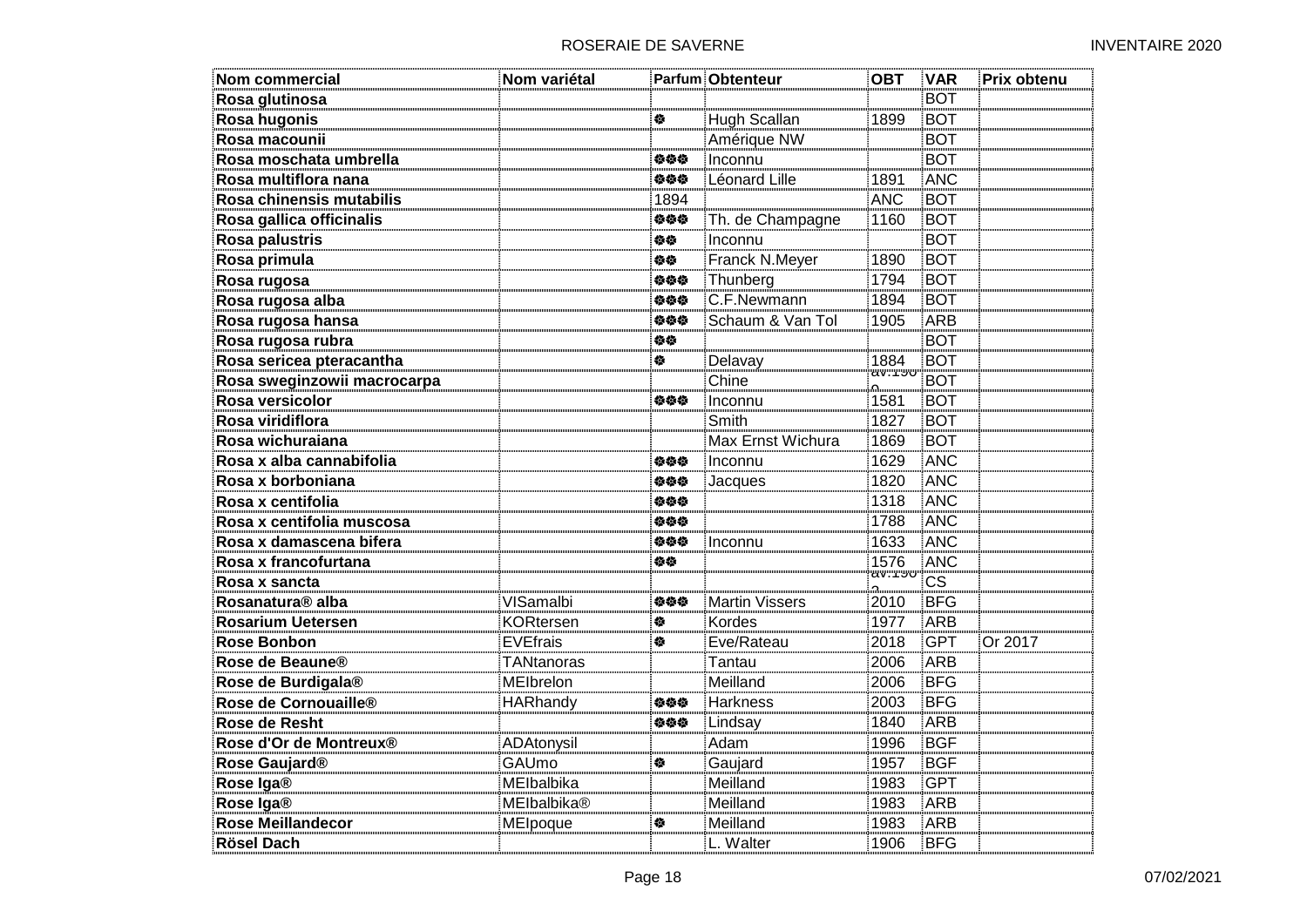| <b>Nom commercial</b>         | Nom variétal      |     | <b>Parfum Obtenteur</b> | <b>OBT</b> | <b>VAR</b>             | Prix obtenu      |
|-------------------------------|-------------------|-----|-------------------------|------------|------------------------|------------------|
| <b>Rosemantic Pinck®</b>      | SAUvalet          | 姿姿姿 | Sauvageot               | 1999       | <b>BFG</b>             | Argent 2004      |
| Rosenfaszination              | KORglojaka        |     | Kordes                  | 2002       | <b>BFG</b>             | Argent 2015      |
| Roseraie du Châtelet®         | SAUban            | 穆   | Sauvageot               | 2000       | <b>BFG</b>             |                  |
| Rosomane Janon®               | <b>MASjanon</b>   | 伯位  | Massad                  | 2001       | <b>ARB</b>             |                  |
| Roussillon Nirpaysage®        | <b>PEKblout</b>   | 蚕   | Pekmez                  | 1991       | <b>BFG</b>             |                  |
| Royal Bonica®                 | MEImodac          | 白德  | Meilland                | 1993       | ARB                    | <b>WFRS 2003</b> |
| Royal Jubilé®                 | AUSparade         | 姿姿姿 | Austin                  | 2012       | ARB                    |                  |
| Royale Rose®                  | SAUpacour         |     | Sauvageot/Nirp          | 2000       | <b>BGF</b>             |                  |
| <b>Rushing Stream™</b>        | AUStream          | 傪   | Austin                  | 1997       | $\overline{\text{cs}}$ |                  |
| <b>Rusticana Cl</b>           | MEllenasar        | 旋旋  | Paolino                 | 1975       | <b>GPT</b>             |                  |
| <b>Rusticana®</b>             | MElléna           | 旋旋  | Meilland                | 1972       | <b>BFG</b>             |                  |
| Rythmic                       |                   |     | Cocker                  | 1986       | <b>BFG</b>             |                  |
| <b>Sable Chaud</b>            | <b>DELsob</b>     | ♦   | Delbard                 | 1970       | <b>BFG</b>             |                  |
| Saga Haemmerlin <sup>®</sup>  | LAPjau            |     | Laperrière              | 2007       | <b>BFG</b>             | Saverne 2007     |
| <b>Salambo®</b>               | <b>DELperl</b>    | 穆   | Delbard                 | 1990       | <b>GPT</b>             |                  |
| <b>Salita®</b>                | <b>KORmorlet</b>  |     | Kordes                  | 1987       | <b>GPT</b>             |                  |
| <b>Sandrine Quetier</b>       | TRAnablue         | 负负负 | <b>Travers</b>          | 2018       | <b>BGF</b>             |                  |
| Sangerhausen Jubilee          | <b>KORmamtiza</b> | 伯修  | Kordes                  | 1993       | <b>BFG</b>             |                  |
| Sangria                       | <b>MEIprille</b>  |     | Meilland                | 2000       | <b>BFG</b>             |                  |
| <b>Saphir</b>                 | <b>DELpho</b>     | 姿姿  | Delbard/Chabert         | 1964       | <b>BGF</b>             |                  |
| <b>Sarabande<sup>®</sup></b>  | MEIrabande        | 俊   | Meilland                | 1957       | <b>BFG</b>             |                  |
| <b>Satellite®</b>             | <b>DELsatel</b>   | 旋旋  | Delbard                 | 1982       | <b>BGF</b>             |                  |
| Scarborough Fair™             | <b>AUSoran</b>    | 白德  | Austin                  | 2003       | ARB                    |                  |
| <b>Schneewittchen®</b>        | <b>KORbin</b>     | 负负负 | Kordes                  | 1958       | <b>BFG</b>             | <b>WFRS 1983</b> |
| Schneezwerg                   |                   | 姿姿姿 | Lambert                 | 1912       | <b>ANC</b>             |                  |
| Sensass Delbard®              | <b>DELmoun</b>    |     | Delbard                 | 1986       | <b>GPT</b>             |                  |
| Senteur des Îles®             | COCdana           | 姿姿姿 | Cocker                  | 1988       | <b>BGF</b>             |                  |
| Sexy Perfumella®              | MEImirtylus       | 姿姿姿 | Meilland                | 2011       | <b>BGF</b>             |                  |
| <b>Sharifa Asma®</b>          | <b>AUSreef</b>    | 白德  | Austin                  | 1989       | ARB                    |                  |
| <b>Sherlock Holmes®</b>       | <b>HARklement</b> | 参   | <b>Harkness</b>         | 2006       | ARB                    |                  |
| <b>Sherwood®</b>              | HARglobe          | 位位  | <b>Harkness</b>         | 1998       | <b>BFG</b>             |                  |
| Signora                       |                   | 姿姿姿 | Aicardi                 | 1936       | ARB                    |                  |
| Sir John Betjeman             | <b>AUSvivid</b>   |     | Austin                  | 2008       | ARB                    |                  |
| Sir Lancelot <sup>®</sup>     | HARgalaxy         | 伯位  | Harkness                | 2000       | <b>BFG</b>             |                  |
| <b>Sir Winston Churchill</b>  |                   | 旋旋  | Dickson                 | 1955       | <b>BGF</b>             |                  |
| <b>Sirius®</b>                | RT 05415          | 餋   | Tantau                  | 2005       | <b>BFG</b>             | Mérite 2016      |
| Sissi Clg®                    | PEKsisar          | 姿姿姿 | Pekmez                  |            | <b>GPT</b>             |                  |
| <b>Snowballet<sup>®</sup></b> | CLAysnow          | 藜   | Clayworth               | 1977       | $\overline{\text{cs}}$ |                  |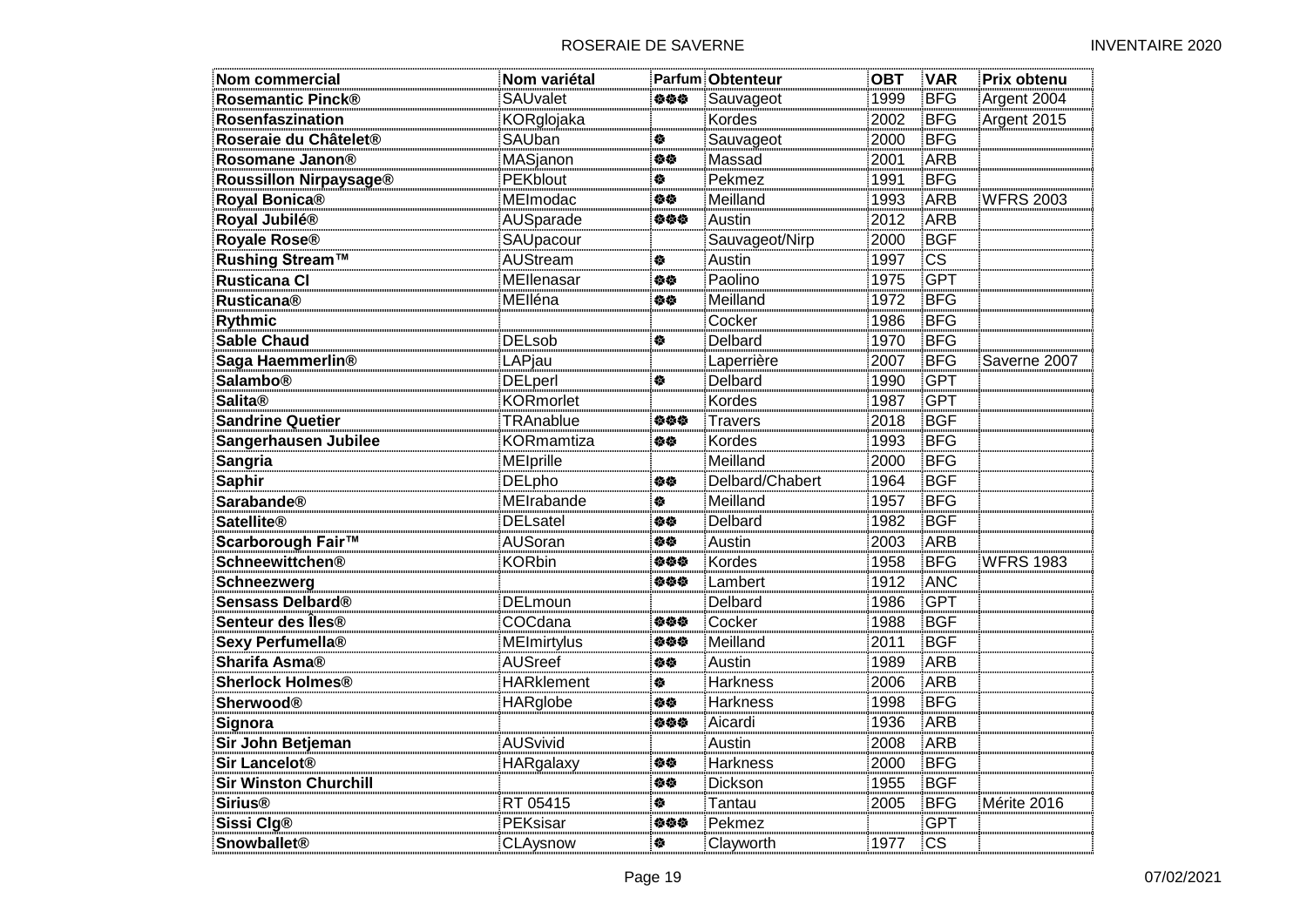| Nom commercial                   | Nom variétal      |     | <b>Parfum Obtenteur</b> | ОВТ  | <b>VAR</b>  | Prix obtenu      |
|----------------------------------|-------------------|-----|-------------------------|------|-------------|------------------|
| Sœur Emmanuelle <sup>®</sup>     | <b>DELamo</b>     | 伯伯伯 | Delbard                 | 2004 | <b>ARB</b>  |                  |
| Soirée de Bonheur®               | <b>CROest</b>     | 俊   | Paul Croix              | 1993 | <b>GPT</b>  |                  |
| Soleil d'Or                      |                   | 负负负 | Pernet-Ducher           | 1898 | ANC         |                  |
| Soleil Vertical®                 | <b>DELsar</b>     | 修修  | Delbard                 | 2007 | <b>GPT</b>  |                  |
| Sonia Rykiel <sup>®</sup>        | MASdogui          | 负负负 | Massad                  | 1991 | <b>ARB</b>  |                  |
| <b>Sonnenwelt®</b>               | <b>KORmelaus</b>  |     | Kordes                  | 2012 | <b>ARB</b>  | Or 2012          |
| Sophie Rochas <sup>®</sup>       | <b>DELroch</b>    |     | Delbard                 | 2017 | <b>BGF</b>  |                  |
| Soraya CI®                       | MEljenorsar       | 俊   | Meilland                | 1955 | <b>GPT</b>  |                  |
| Souvenance                       |                   | 负负负 | Lens                    | 1965 | <b>BGF</b>  |                  |
| Souvenir de Claudius Pernet, Clg |                   | 修修  | Pernet-Ducher           | 1920 | <b>GPT</b>  |                  |
| Souvenir de la Malmaison         |                   | 参参参 | Jean Beluze             | 1843 | <b>ANC</b>  |                  |
| Souvenir de Marcel Proust®       | <b>DELpapy</b>    | 姿姿姿 | Delbard                 | 1992 | <b>BFG</b>  |                  |
| Souvenir de Robert Schuman®      | MASrosch          |     | Massad                  | 1998 | ARB         |                  |
| <b>Spahi®</b>                    | <b>DORthui</b>    |     | Dorieux                 | 2013 | <b>BFG</b>  | Mérite 2013      |
| Spirit of freedom®               | <b>AUSbite</b>    | 姿姿姿 | Austin                  | 2002 | <b>ARB</b>  |                  |
| St. Prokulus Rose®               | RT10898           | 修修  | Tantau                  | 2018 | <b>BGF</b>  | Mérite 2018      |
| <b>Star 2000</b>                 | PEKcoucan         |     | Pekmez/Nirp             | 1990 | <b>BGF</b>  |                  |
| <b>Strawberry Hill®</b>          | <b>AUSrimini</b>  | 旋旋旋 | Austin                  | 2006 | <b>ARB</b>  |                  |
| <b>Summer Lodge®</b>             | ORAstricape       | 餋   | Orard                   | 2007 | ARB         | Or 2007          |
| <b>Summer Serenade®</b>          | SMItfirst         | 傪   | Smith                   | 1986 | <b>BFG</b>  |                  |
| <b>Summer Song®</b>              | AUStango          | 姿姿姿 | Austin                  | 2005 | ARB         |                  |
| <b>Sunstar®</b>                  | <b>KORsteimm</b>  | 餋   | Kordes                  | 2007 | <b>BFG</b>  | <b>SNHF 2011</b> |
| Super excelsa <sup>®</sup>       | HELexa            |     | Hetzel                  | 1986 | <b>GPT</b>  |                  |
| Super excelsa <sup>®</sup>       | <b>HELexa</b>     |     | Hetzel                  | 1986 | <b>TIG</b>  |                  |
| Super excelsa <sup>®</sup>       | <b>HELexa</b>     |     | Hetzel                  | 1986 | <b>ARB</b>  |                  |
| <b>Super Prince Tango</b>        | DELami            |     | Delbard                 | 1971 | <b>BFG</b>  |                  |
| <b>Sutter's Gold</b>             |                   | 姿姿姿 | Swim                    | 1950 | <b>BGF</b>  |                  |
| <b>Sweet Blondie®</b>            | VISswepat         | 餋   | <b>Vissers</b>          | 2008 | <b>BFG</b>  |                  |
| <b>Sweet Delight®</b>            | ADAlegski         | 姿姿姿 | Adam                    | 2012 | <b>BGF</b>  | <b>SNHF 2015</b> |
| <b>Sweet Dream®</b>              | <b>FRYminicot</b> | 旋旋  | Fryer                   | 1987 | <b>MINI</b> |                  |
| <b>Sweet Love®</b>               | <b>HARmisty</b>   | 姿姿姿 | <b>Harkness</b>         | 2005 | <b>BGF</b>  |                  |
| <b>Tam O'Shanter</b>             | <b>AUScerise</b>  | 伯位  | Austin                  | 2009 | <b>ARB</b>  |                  |
| <b>Tamango®</b>                  | MEIdanu           |     | Meilland                | 1965 | <b>BFG</b>  |                  |
| <b>Tchaïkovsky®</b>              | MElchibon         | 修修  | Meilland                | 2000 | BGF         |                  |
| <b>Tchin Tchin, Cl</b>           | MEIchansosar      | 旋旋  | Meilland                | 1995 | <b>GPT</b>  |                  |
| <b>Tequila®</b>                  | MElpomolo         |     | Meilland                | 2003 | <b>BFG</b>  |                  |
| <b>Terracotta®</b>               | SIMchoca          | 傪   | Simpson                 | 2001 | <b>ARB</b>  |                  |
| Tess of the d'Urberville®        | AUSmove           | 姿姿姿 | Austin                  | 1998 | <b>ARB</b>  |                  |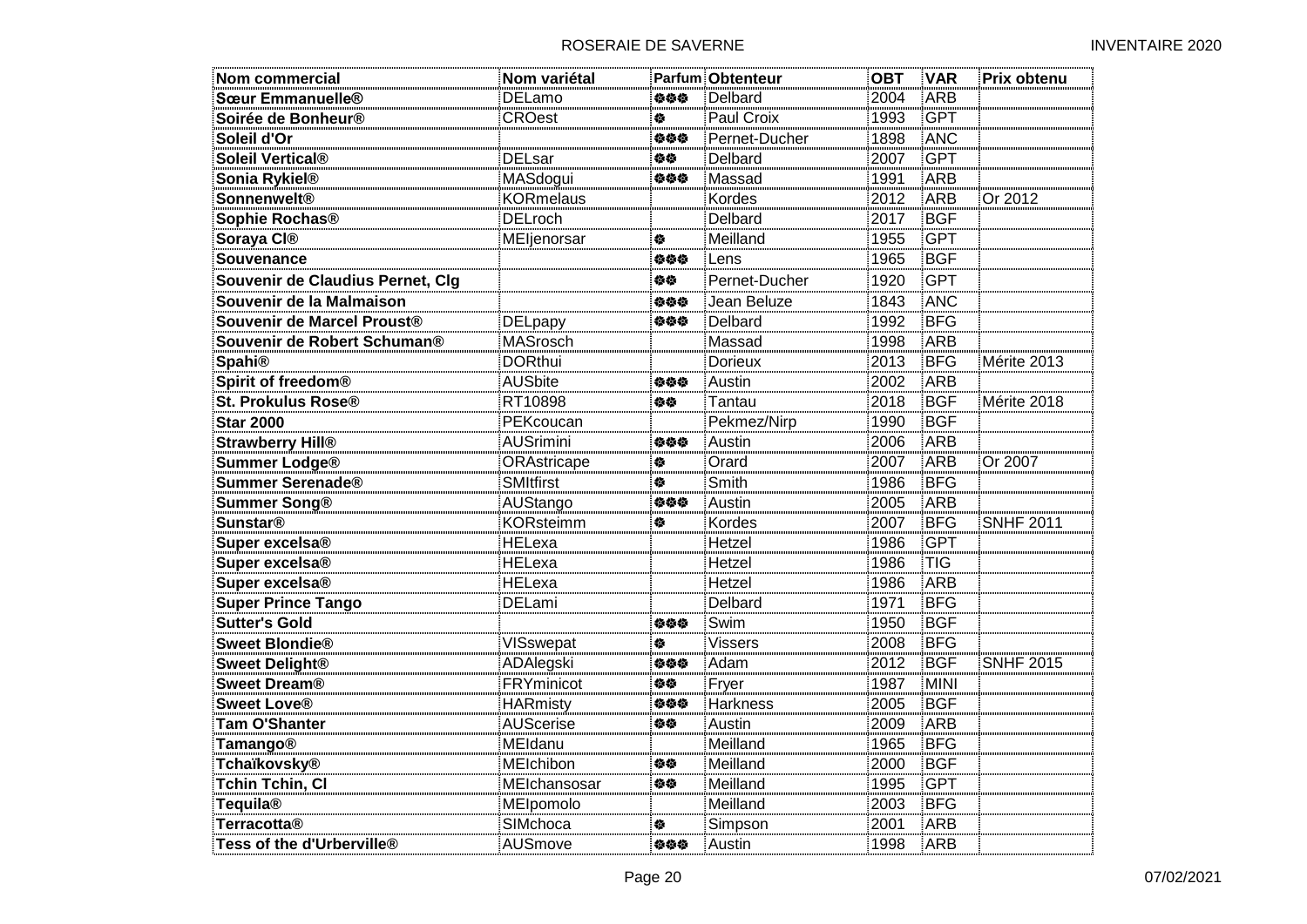| Nom commercial               | Nom variétal       |     | Parfum Obtenteur  | <b>OBT</b> | <b>VAR</b>             | Prix obtenu      |
|------------------------------|--------------------|-----|-------------------|------------|------------------------|------------------|
| <b>Thalia</b>                |                    | 白德  | Schmitt           | 1895       | <b>GPT</b>             |                  |
| The Dark Lady <sup>®</sup>   | AUSbloom           | 伯位  | Austin            | 1991       | <b>ARB</b>             |                  |
| The Fairy                    |                    | 橀   | <b>Bentall</b>    | 1932       | $\overline{\text{cs}}$ |                  |
| The Lady Gardener®           | <b>AUSbrass</b>    | 姿姿姿 | Austin            | 2013       | <b>ARB</b>             |                  |
| The Mayflower <sup>®</sup>   | <b>AUStilly</b>    | 伯位  | Austin            | 2001       | ARB                    |                  |
| The Pilgrim <sup>®</sup>     | <b>AUSwalker</b>   | 姿姿姿 | Austin            | 1991       | ARB                    |                  |
| Thomas à Becket®             | <b>AUSwinston</b>  | 位位  | Austin            | 2013       | ARB                    |                  |
| Tino Rossi <sup>®</sup>      | MEIcelna           | 姿姿姿 | Meilland          | 1990       | <b>BGF</b>             |                  |
| <b>Tom Pillibi</b>           |                    | 傪   | Combe             | 1963       | <b>BFG</b>             |                  |
| Topkapi Palace <sup>®</sup>  | POUlthe            | ♦   | Olesen Poulsen    | 1990       | <b>MINI</b>            |                  |
| <b>Toro Del Fuego</b>        | <b>DELfrat</b>     |     | Delbard           | 1970       | <b>BGF</b>             |                  |
| <b>Tour de Malakoff</b>      |                    | 姿姿姿 | Soupert & Notting | 1857       | <b>ANC</b>             |                  |
| <b>Tourmaline®</b>           | <b>DELfri</b>      |     | Delbard           | 1965       | <b>BGF</b>             |                  |
| <b>Treasure Trove</b>        |                    | 姿姿姿 | Treasure          | 1977       | <b>GPT</b>             |                  |
| <b>Treasure Trove</b>        |                    | 姿姿姿 | Treasure          | 1977       | <b>GPT</b>             |                  |
| <b>Trier</b>                 |                    | 白德  | Lambert           | 1904       | <b>GPT</b>             |                  |
| <b>Valenciennes</b>          |                    | 餋   | Robichon          | 1960       | <b>GPT</b>             |                  |
| <b>Valenciennes</b>          |                    | 穆   | Robichon          | 1959       | <b>GPT</b>             |                  |
| Valse des Neiges®            | TANrezlaw          | 姿态  | Evers/Tantau      | 1987       | <b>GPT</b>             |                  |
| Variegata di Bolognia        |                    | 姿姿姿 | Lodi/Bonfiglioli  | 1909       | ANC                    |                  |
| Variegata di Bolognia rouge  |                    | 姿姿姿 | Malcom Lowe       | 1984       | <b>BFG</b>             |                  |
| Veilchenblau                 |                    | ♦   | Schmidt           | 1909       | <b>GPT</b>             |                  |
| Velasquez®                   | <b>MEImirtylus</b> |     | Meilland          | 2010       | <b>BGF</b>             |                  |
| Velay-Rose®                  |                    | 姿姿  | Paul Croix        | 1972       | <b>GPT</b>             |                  |
| Vendée Globe®                | <b>DORvengold</b>  | 姿姿姿 | <b>Dorieux</b>    | 2000       | <b>BGF</b>             |                  |
| Vendôme                      | GAUra              | 位位  | Gaujard           | 1957       | <b>BFG</b>             |                  |
| Vendôme                      | GAUra              | 伯位  | Gaujard           | 1957       | <b>BFG</b>             |                  |
| Vent des Indes <sup>®</sup>  | <b>MAUkeole</b>    | 穆   | Maulave           | 1991       | <b>BFG</b>             |                  |
| Vent d'Été®                  | <b>KORlanum</b>    | 穆   | Nirp/Kordes       | 1985       | $\overline{\text{cs}}$ |                  |
| Verdi                        | <b>LENbit</b>      | 餋   | Lens              | 1984       | <b>ARB</b>             |                  |
| Véronique B.®                | <b>MASverob</b>    | 修修  | Massad            | 1997       | ARB                    |                  |
| Versigny®                    | MASversi           | 姿姿  | Massad            | 1992       | ARB                    |                  |
| <b>Victor Hugo®</b>          | <b>MEIvestal</b>   | 姿姿姿 | Meilland          | 1985       | <b>BGF</b>             |                  |
| <b>Ville de Gand</b>         |                    | 白德  | Gaujard           | 1949       | <b>BGF</b>             |                  |
| <b>Ville de Roeulx</b>       |                    |     | Dr. I. Meneve     | 1989       | <b>BFG</b>             |                  |
| Ville de Saumur <sup>®</sup> | FRYracy            |     | Fryer             | 2007       | <b>BFG</b>             | <b>SNHF 2016</b> |
| <b>Ville de Saverne</b>      |                    | 旋旋  | Heizmann          | 1937       | <b>BGF</b>             |                  |
| Ville d'Ettelbruck®          | <b>LENivill</b>    |     | Lens              | 1983       | ARB                    |                  |